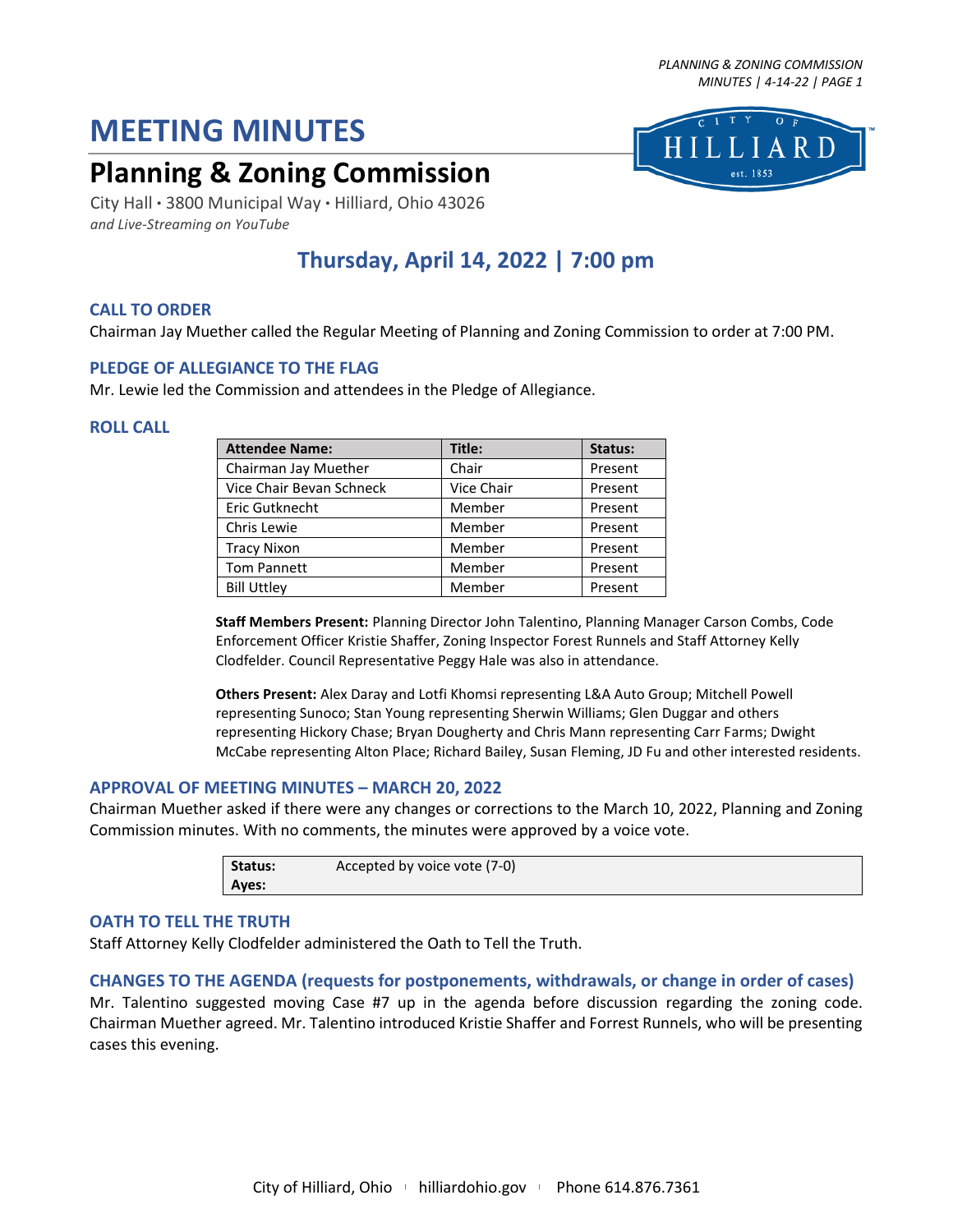#### **NEW CASES:**

#### **CASE 1: PZ-22-6 – L & A Auto Group - 4896 Scioto Darby Road**

**PARCEL NUMBER:** 050-002579

**APPLICANT:** Rashid Salah, 4128 Hoffman Farms Drive, Hilliard, OH 43026; c/o Kamal Chinary, 2719 West Case Road, Columbus, OH 43235.

**REQUEST:** Review & approval of a Level "B" Site Plan under the provisions of Hilliard Code Chapter 1131 and a conditional use under the provisions of Hilliard Code Section 1123.03, 1123.04, 1123.16(b), and 1123.16(c) to permit vehicles sales and major vehicle repair on 0.93 acre.

#### [Mr. Talentino gave the staff report]

#### **BACKGROUND:**

The site is 0.93 acre located on the north side of Scioto Darby Road opposite Scioto Farms Drive. It consists of a 2,800-square-foot building used for automotive repair. On April 14, 2016, the Commission approved a variance for additional wall signage. On March 12, 2020, the Commission approved a conditional use to permit a tire and brake shop and repair facility. The applicant is now requesting approval of a conditional use to permit major vehicle repair and vehicle sales.

#### **COMMISSION ROLE:**

The Commission is to review the proposed conditional use for conformance to the provisions of Hilliard Code Chapter 1123. Conditional uses differ from permitted uses in that they may have a greater impact on the surrounding area and thus require special review and approval. The Commission is to ensure that the proposal will be compatible in this location. In considering the application, the Commission may impose such requirements and conditions as the Commission may deem necessary for the protection of adjacent properties and the public interest. In addition to all other requirements and conditions that the Commission may deem necessary, the Commission may, as it further deems necessary, deny any application for a conditional use.

#### **STAFF RECOMMENDATION:**

Staff finds that the proposed Level "B" Site Plan, as amended per the conditions listed below, will be consistent with the purpose and intent of the Zoning Code. Based on this finding, staff recommends approval with the following 5 conditions:

- 1) That a variance from the Board of Zoning Appeals is obtained concerning vehicular use area interior and perimeter landscaping requirements;
- 2) That the landscape plan be revised to show 30 shrubs per 100 linear feet along the perimeter of the vehicular use areas, subject to staff approval;
- 3) That the plans are revised to demonstrate conformance to the provisions of the Hilliard Storm Water Design Manual, subject to the approval of the City Engineer;
- 4) That any signage shall meet the provisions of Hilliard Code Chapter 1129; and
- 5) That the vehicular use area improvements shown on the approved plan are completed prior to the issuance of a zoning certificate.

Staff finds that the proposed conditional use, as amended per the conditions below, will be consistent with the intent and purposes of the Zoning Code, will be compatible with the character of the general vicinity, and will not impede the normal and orderly development and improvement of the surrounding property. Staff finds that the location and scale of the use, the nature and intensity of the proposed operations, the site and layout as amended per the conditions listed below, and its relation to surrounding streets will not cause undue traffic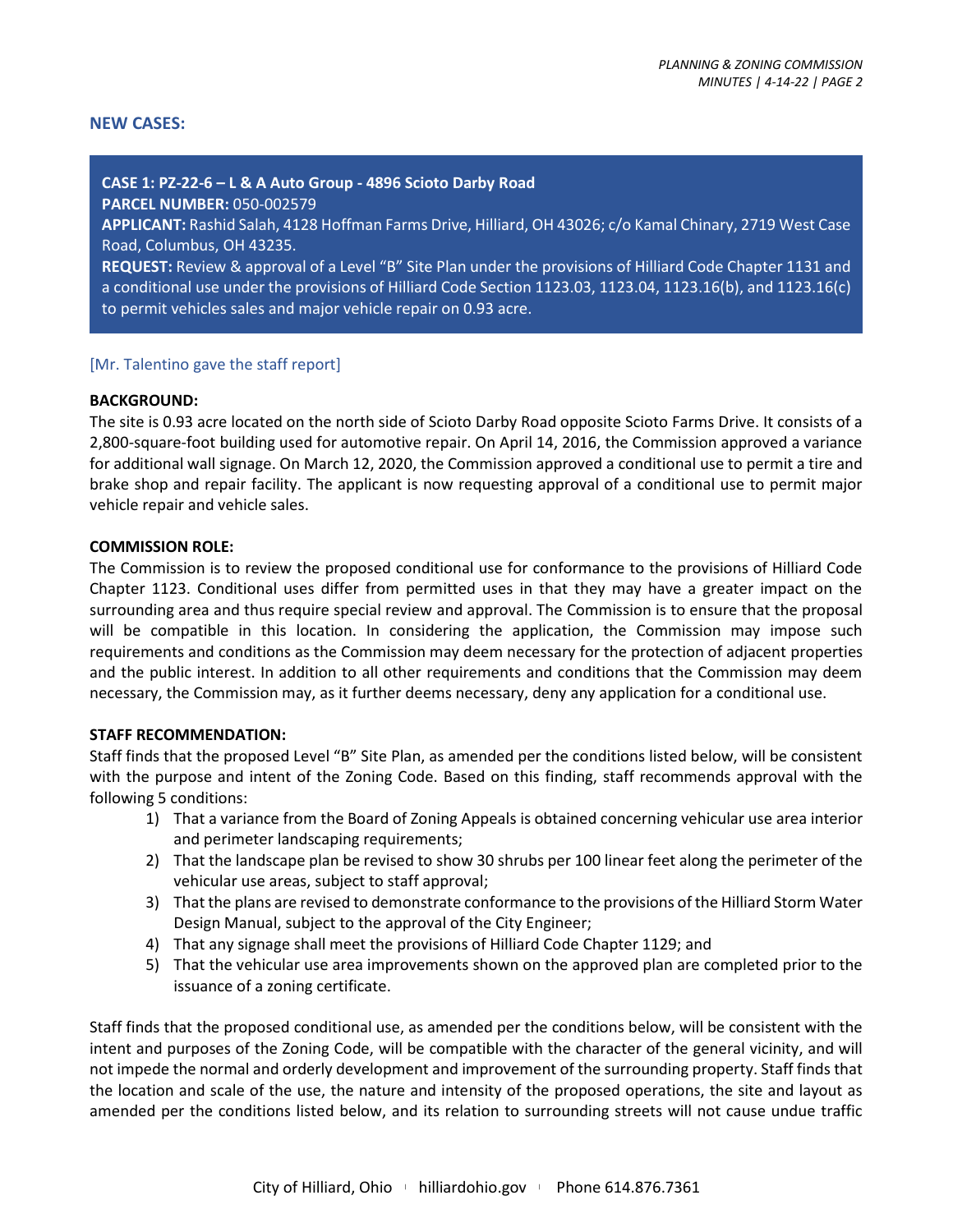congestion or hazards adjacent to the site or in the immediate vicinity. Based on these findings, consistent with the provisions of Code Chapter 1123, staff recommends approval of the proposed conditional use with the following 4 conditions:

- 1) That the proposed use conforms to the provisions of Hilliard Code Section 1123.16(b) and 1123.16(c);
- 2) That hours of operation are from 8:00 a.m. to 8:00 p.m. daily;
- 3) That the outdoor storage of vehicle parts on the site is prohibited unless otherwise specifically approved by the Planning and Zoning Commission; and
- 4) That any expansion of the approved conditional use requires prior approval by the Planning and Zoning Commission.

# **CONSIDERATIONS:**

- The site is 0.93 acre located on the northeast side of Scioto Darby Road approximately 1,400 feet northwest of Walcutt Road. It was most recently used for vehicle repair. The site and adjacent properties to the northwest and southeast are zoned B-2, Community Business District. To the southwest, across Scioto Darby Road, are single-family residences zoned R-3, Moderate Density Residential District. To the northwest is a vehicle repair business. To the southeast is a single-family residence. To the northeast is retired railroad corridor property.
- Code Section 1123.03 lists the following general standards for conditional uses:
	- a) The proposed use will be consistent with the intent and purposes of the zoning code and the City of Hilliard Comprehensive Plan.
	- b) The proposed use will comply with all applicable requirements of the zoning code, except as specifically altered in the approved conditional use.
	- c) The proposed use will be compatible with the character of the general vicinity.
	- d) The proposed use and site layout will not impede the normal and orderly development and improvement of the surrounding property for uses permitted in the district. Due consideration will be given to the location and height of proposed buildings and structures, location and type of proposed fences or walls, location and screening of parking areas, and the location and type of proposed landscaping.
	- e) The area and proposed use will be adequately served by essential public facilities and services, as applicable, such as highways, streets, police, and fire protection, drainage structures, refuse disposal, water and sewer. The applicant or landowner will be required to install public utilities, streets or other public infrastructure as required by the city, state or other agencies to applicable specifications that are necessitated by the conditional use development. Dedication of said public infrastructure may be required.
	- f) The proposed use will not involve uses, activities, processes, materials, equipment or conditions of operation, that will be detrimental to any persons, property, or the general welfare by reason of excessive production of traffic, noise, smoke, fumes, glare, odor or other characteristic not comparable to the uses permitted in the zoning district.
	- g) The location and scale of the use, the nature and intensity of the proposed operations, the site layout and the relation of the proposed use to surrounding streets will not cause undue traffic congestion or hazards adjacent to the site or in the immediate vicinity beyond that which would be normally expected based on the existing pattern of uses and the planned character reflected in the city's Comprehensive Plan. Peak hour volumes, turning movements, existing street capacity, driveway spacing, sight distances and pedestrian traffic shall all be considered.
- Code Section 1123.04 states that reasonable conditions may be imposed on the approval of a conditional land use in order to achieve the following**:**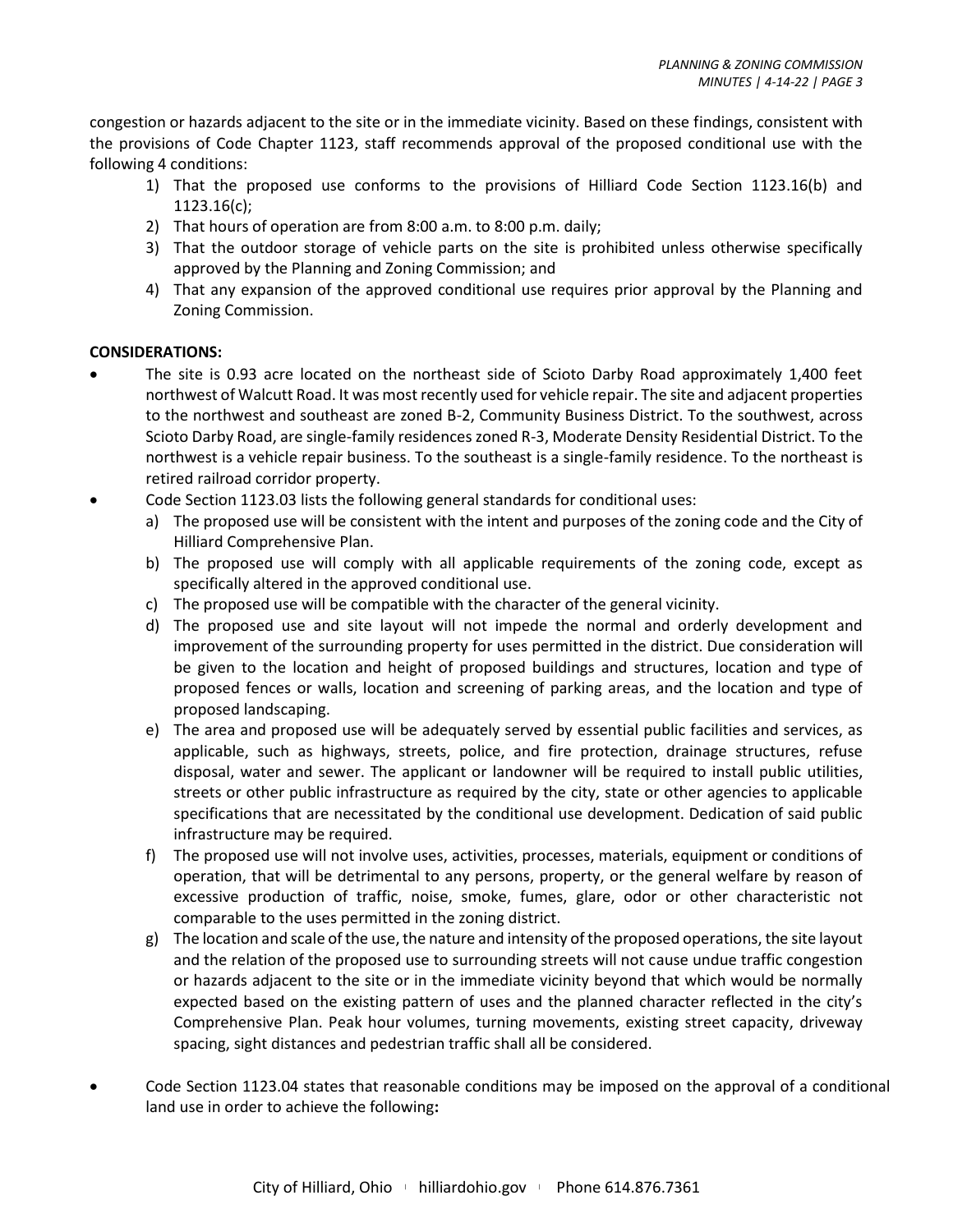- a) Ensure public services and facilities affected by the proposed use or activity will be capable of accommodating increased service and facility loads necessitated by the proposed use.
- b) Ensure that the use is compatible with adjacent conforming land uses and activities.
- c) Protect natural resources; the health, safety, and welfare; and the social and economic well-being of those who will use the land or activity under consideration, the residents, business owners and landowners immediately adjacent to the proposed use or activity, and the community as a whole.
- d) Relate to the valid exercise of the police power and purposes which are affected by the proposed use or activity.
- e) Meet the purpose of the zoning code, be in compliance with the standards established in the code for the land use or activity under consideration, and be in compliance with the zoning district standards.
- Code Section 1123.16(b) lists the following use requirements for the "Sale of New and Used Automobiles" uses:
	- 1) The minimum lot size shall be one acre with a minimum lot width of 200 feet.
	- 2) Signs shall conform to the requirements of Chapter 1129. Flags, pennants, balloons, ribbons, or other attention getting devices are not permitted.
	- 3) Temporary or portable structures are not permitted.
	- 4) Outdoor displays shall conform to the following:
		- A. Vehicles, for sale or lease, shall be parked only on improved surfaces, as defined in this code.
		- B. Vehicle display areas shall meet the setback requirements for parking areas, as required for the respective zoning district.
		- C. Vehicle display or storage shall not be permitted in areas required for visitor, employee or service parking, as required by Chapter 1127 (off-street parking and loading).
		- D. All other merchandise available for sale, including, but not limited to, clothing, accessories, collectibles, etc., shall be sold and displayed within an enclosed building.
	- 5) All service work, including car washing, repair and general maintenance, shall be entirely conducted within an enclosed building.
	- 6) Audible paging systems or outdoor speakers are not permitted.
	- 7) The use of spotlights or similar equipment is prohibited.
- Code Section 1123.16(c) lists the following use requirements for "Vehicle Repair, Major" uses:
	- 1) All main and accessory structures shall be set back a minimum of 75 feet from any Residential District or residential use.
	- 2) There shall be a minimum lot frontage of 100 feet on an arterial or collector street; and all access to the property shall be from that street.
	- 3) The number, location and design of driveways shall be subject to review and approval by the city traffic engineer.
	- 4) A raised curb of six inches in height shall be constructed along the perimeter of all paved and landscaped areas.
	- 5) Overhead doors shall not face a public street or Residential District or residential use. The Planning and Zoning Commission may modify this requirement upon a determination that there is no reasonable alternative and the visual impact will be diminished through use of building materials, architectural features and landscaping.
	- 6) Where applicable, vehicle queuing space for at least one vehicle shall be provided in front of each service bay.
	- 7) All maintenance and repair work shall be conducted completely within an enclosed building.
	- 8) There shall be no outdoor storage or display of vehicle components and parts, materials, commodities for sale, supplies or equipment.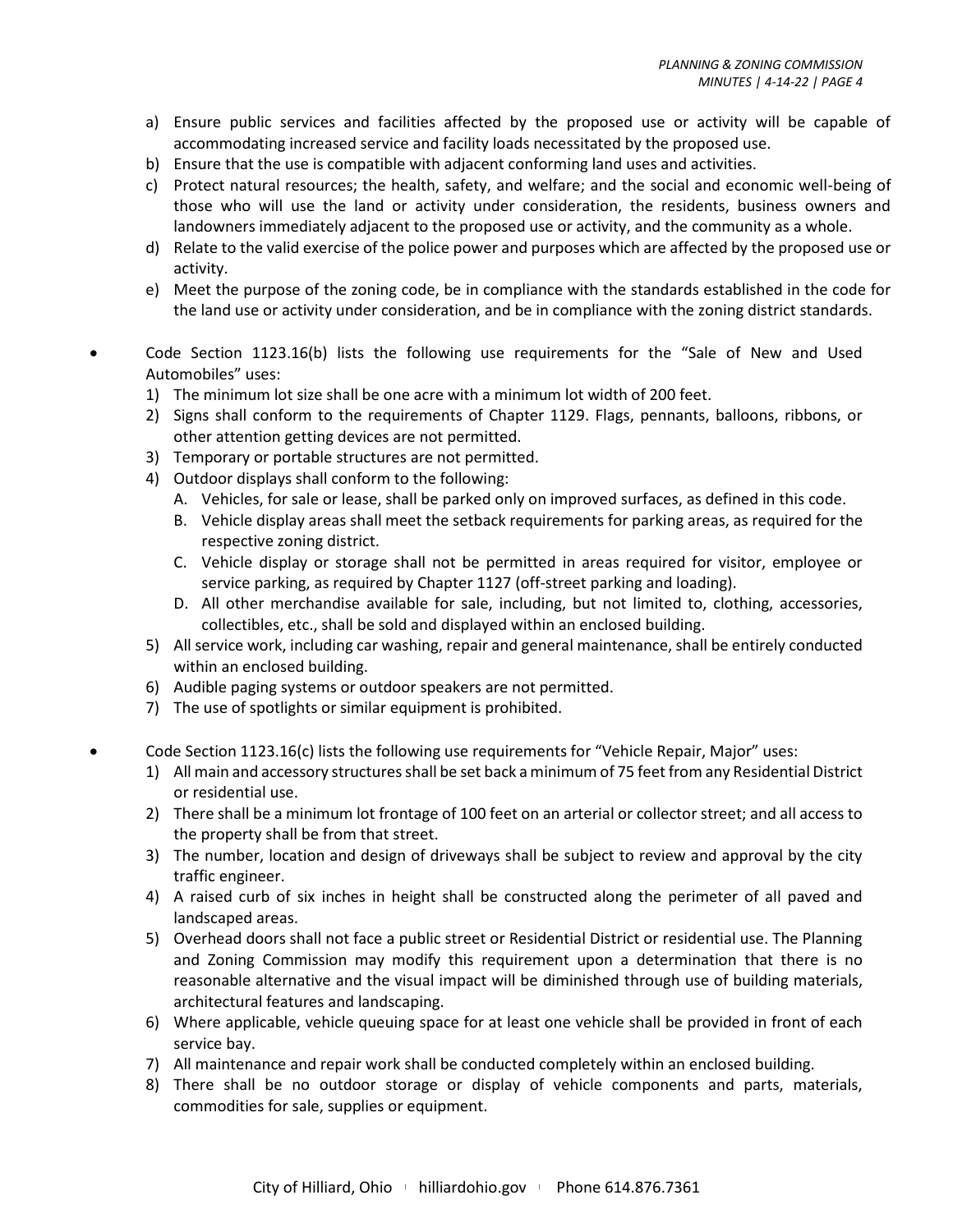- 9) Storage of wrecked, partially dismantled, or other derelict vehicles, or overnight parking of any vehicle except a tow truck shall be permitted up to 30 days in a designated area. Such area shall be appropriately screened from public view in accordance with the screening requirements of [Section](https://library.municode.com/oh/hilliard/codes/code_of_ordinances?nodeId=PTELEVENPLZOCO_CH1125LATRST_1125.06BUSC)  [1125.06.](https://library.municode.com/oh/hilliard/codes/code_of_ordinances?nodeId=PTELEVENPLZOCO_CH1125LATRST_1125.06BUSC)
- 10) If the use includes installation of oil or other automotive fluids except for fuel, the applicant shall submit a Pollution Incidence Protection Plan (PIPP). The PIPP shall describe measures to prevent groundwater contamination caused by accidental spills or leakage of gasoline or other hazardous materials, such as special check valves, drain back catch basins, and automatic shut off valves, as approved by the Norwich Township Fire Department and City Engineer.

#### **Proposed Use**

- The site currently has approximately 58 feet of asphalt at the Scioto Darby Road right-of-way line as a driveway entrance. The proposed plan shows that 20 feet of existing asphalt will be removed along the Scioto Darby Road frontage resulting in a 25-foot-wide driveway entrance and a minimum 20-foot pavement setback from the right-of-way line. The proposed plan shows an approximately 10,000 square-foot parking lot expansion on the southeast and northeast sides of the building.
- The building has one vehicle bay. Hilliard Code Section 1127.03 states that the required parking for a vehicle repair facility is 2 parking spaces per vehicle bay and 1 per employee. The number of employees has not been specified. The proposed plan shows 7 vehicle display parking spaces and two customer parking spaces in front of the building, and 14 parking spaces behind the building. Staff recommends that the hours of operation for this building be limited to between 8:00 a.m. and 8:00 p.m. The outdoor storage of vehicle parts is prohibited.
- Storm water management must conform to the provision of the Hilliard Storm Water Design Manual.
- The current site does not meet the landscaping requirements for perimeter landscaping for vehicular use area. The proposed plan shows two trees along the site's Scioto Darby Road frontage and shrubs along the sides of the front parking area. **[Staff recommends that the landscape plan be revised to show 30 shrubs per 100 linear feet along the perimeter of the vehicular use areas, consistent with the provisions of Hilliard Code Section 1125.05.]**
- Signage is not proposed with this application. All signage must conform to the provisions of the Sign Code.

# [end of report]

Mr. Talentino indicated to the Commission that public input has been received from some of the neighbors. (A memo was provided to the Commission with received input). He indicated that residents are requesting limits to the time that the use can be open.

Mr. Lewie asked for confirmation on two motions. He asked if conditions would include a future building that would allow for an accessory building that could be used for parts storage; Mr. Talentino indicated that there would be options for that.

Mr. Uttley asked if there could be mounding; Mr. Talentino indicated that the Code requires the trees plus additional shrubs and that the mounding could be used as part of the screening. [Additional discussion about the slope and purpose of mounding ensued.] Mr. Uttley indicated that there should be a balance between the aesthetics of the site and the visibility for the use.

Chairman Muether voiced concern about the ability to do mounding given the drainage requirement; Mr. Talentino said that any site changes will need to be evaluated for engineering and utility requirements.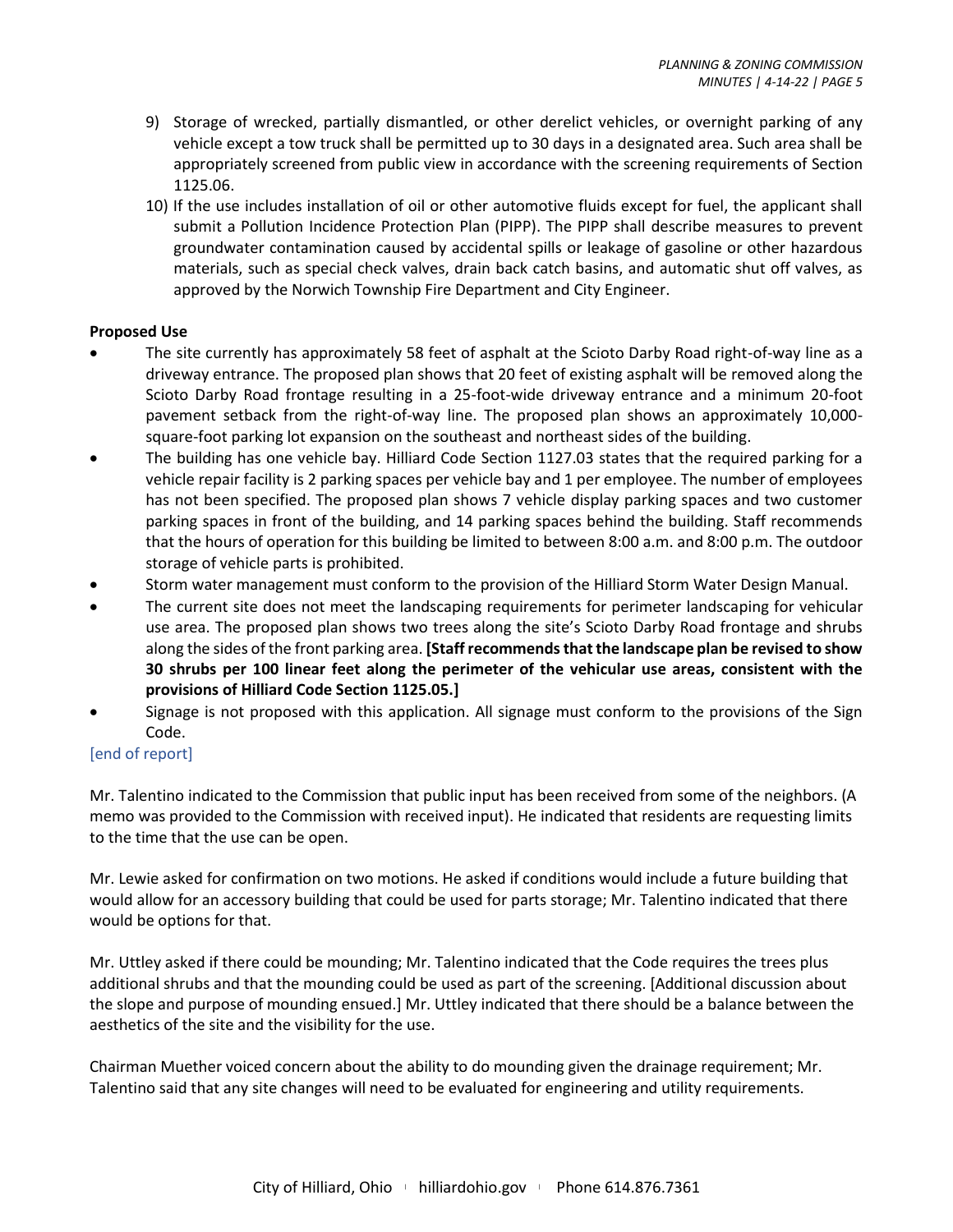Mr. Schneck inquired about safety with the mounding. Mr. Talentino noted that sight visibility is required and that the mounding would be tapered to the entrance.

Ms. Hale asked if a future sidewalk would be possible if the landscaping and mounding is installed.

Mr. Gutknecht wondered if there were any sign proposed, and Mr. Talentino noted that any sign would need to meet Code requirements or come back to the Commission.

Mr. Gutknecht asked about the alignment of the entrance with the subdivision. Mr. Talentino noted that to align the entrance would require the adjacent property which is not part of the application. There is no shared access plan because of the number of narrow properties.

Chairman Muether asked Mr. Daray and Mr. Khomsi if they agreed with the conditions, and the applicant indicated that they had not seen them. [Mr. Talentino clarified for the record that the report was sent to the individual on record as being the contact for the applicant.] Chairman Muether inquired whether the applicant wished to postpone; Mr. Daray and Mr. Khomsi stated that they wished to move forward. They indicated that the change in time was agreeable, as are the other conditions.

Mr. Lewie asked if this was a different applicant that the previous case heard three years ago by the Commission. He also asked if they would work on commercial vehicles.

Alex Daray (5205 Willow Valley Way, Powell) and Lotfi Khomsi (6193 James Way, Hilliard) indicated they were a new business and that would only work on private vehicles (no commercial vehicles or trucks) for a maximum of a week at a time. They indicated they have been working at the site since August.

Ms. Hale noted that the concerns of residents and that a option could be considered to make a difference in time between repair work and sales to limit noise.

Richard Bailey (3391 Scioto Glen Drive, Hilliard) noted that he sent correspondence. He stated that the nearby roundabout had improved traffic and removed a neighborhood eyesore. He indicated that the business is currently operating with an average of 9 cars onsite. He said that vehicles do not have registration. Mr. Bailey had concerns that the definition of "vehicle sales" can include anything up to and including farm equipment and that "major auto repair" can include major body work, engine repair and salvage. He said the building probably does not meet EPA regulations or has any incident protection plan.

Susan Fleming (3381 Scioto Glen Drive, Hilliard) voiced concern about additional traffic in the neighborhood. She noted that trucks are dropping off wrecked vehicles and had concern about how site changes will impact traffic and whether approving the use will open more potential uses in the future.

Fu Jidong (3375 Scioto Farms Drive, Hilliard) said that tow trucks bringing in vehicles are a concern. He said there was a wreck recently in the area and traffic is increasing. He and the neighbors are worried about vehicles backing up to drop off cars.

Chairman Muether indicated that scaling the hours back to 7:00 was requested by one of the neighbors and is desired; The applicant nodded in agreement.

Ms. Nixon did not want any parking on Scioto Darby and wanted more explanation. Mr. Daray and Mr. Khomsi indicated that they would get probably 2 to 3 cars per week into the site per week off a wrecker. Deliveries would be primarily during the morning hours.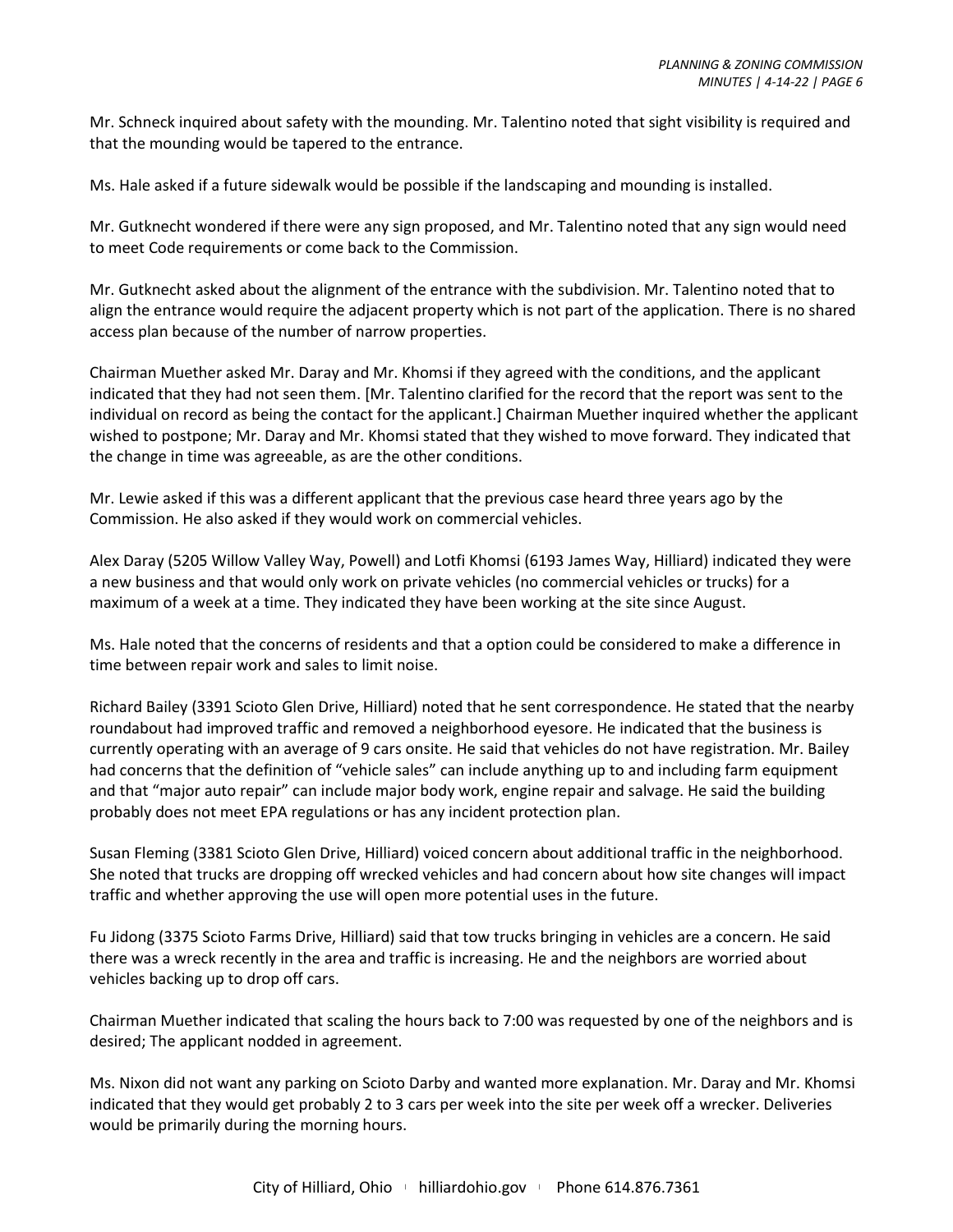Ms. Clodfelder clarified for the Commission that they are making a recommendation to City Council for the conditional use request.

Mr. Uttley, seconded by Ms. Nixon, made a motion to approve the application for a Level B Site Plan under the provisions of Chapter 1131 with the following six conditions:

- 1) That a variance from the Board of Zoning Appeals is obtained concerning vehicular use area interior and perimeter landscaping requirements;
- 2) That the landscape plan be revised to show 30 shrubs per 100 linear feet along the perimeter of the vehicular use areas, subject to staff approval;
- 3) That the plans are revised to demonstrate conformance to the provisions of the Hilliard Storm Water Design Manual, subject to the approval of the City Engineer;
- 4) That any signage shall meet the provisions of Hilliard Code Chapter 1129;
- 5) That the vehicular use area improvements shown on the approved plan are completed prior to the issuance of a zoning certificate; and
- 6) Requiring mounding of the 20-foot greenspace at the front of the lot to include mounding of up to three feet in height as determined by staff, including the two trees shown on the plans and shrubs as required by Code.

| Status:      | Approved with six conditions (6-1).                                           |
|--------------|-------------------------------------------------------------------------------|
| Mover:       | <b>Bill Uttley</b>                                                            |
| Seconder:    | Tracey Nixon                                                                  |
| <b>Aves:</b> | Chairman Jay Muether, Vice Chair Bevan Schneck, Eric Gutknecht, Tracey Nixon, |
|              | Tom Pannett, Bill Uttley                                                      |
| Nays:        | Chris Lewie                                                                   |

Mr. Uttley, seconded by Mr. Gutknecht, made a motion to approve the request for a conditional use under the provisions of Hilliard Code Section 1123.03, 1123.04, 1123.16(b), and 1123.16(c) to permit vehicles sales and major vehicle repair on 0.93-acre with the following four conditions:

- 1) That the proposed use conforms to the provisions of Hilliard Code Section 1123.16(b) and 1123.16(c);
- 2) That hours of operation are from 8:00 a.m. to 7:00 p.m. daily;
- 3) That the outdoor storage of vehicle parts on the site is prohibited unless otherwise specifically approved by the Planning and Zoning Commission; and
- 4) That any expansion of the approved conditional use requires prior approval by the Planning and Zoning Commission.

| Status:      | Approved with four conditions (5-2).                                          |
|--------------|-------------------------------------------------------------------------------|
| Mover:       | <b>Bill Uttley</b>                                                            |
| Seconder:    | Eric Gutknecht                                                                |
| <b>Aves:</b> | Chairman Jay Muether, Vice Chair Bevan Schneck, Eric Gutknecht, Tracey Nixon, |
|              | <b>Bill Uttley</b>                                                            |
| Nays:        | Chris Lewie, Tom Pannett                                                      |

#### **CASE 2: PZ-22-12 – Sunoco - 4144 Main Street PARCEL NUMBER:** 050-000136

**APPLICANT:** JNV Inc., 3047 Walkerview Road, Hilliard, OH 43026; and Tyler Sikkema, C&B Sign Services, 3620 Highland Green, Cincinnati, OH 45245.

**REQUEST:** Review & approval of a variance from Hilliard Code Section 1129.08 to permit a ground sign with internally illuminated LED fuel pricing.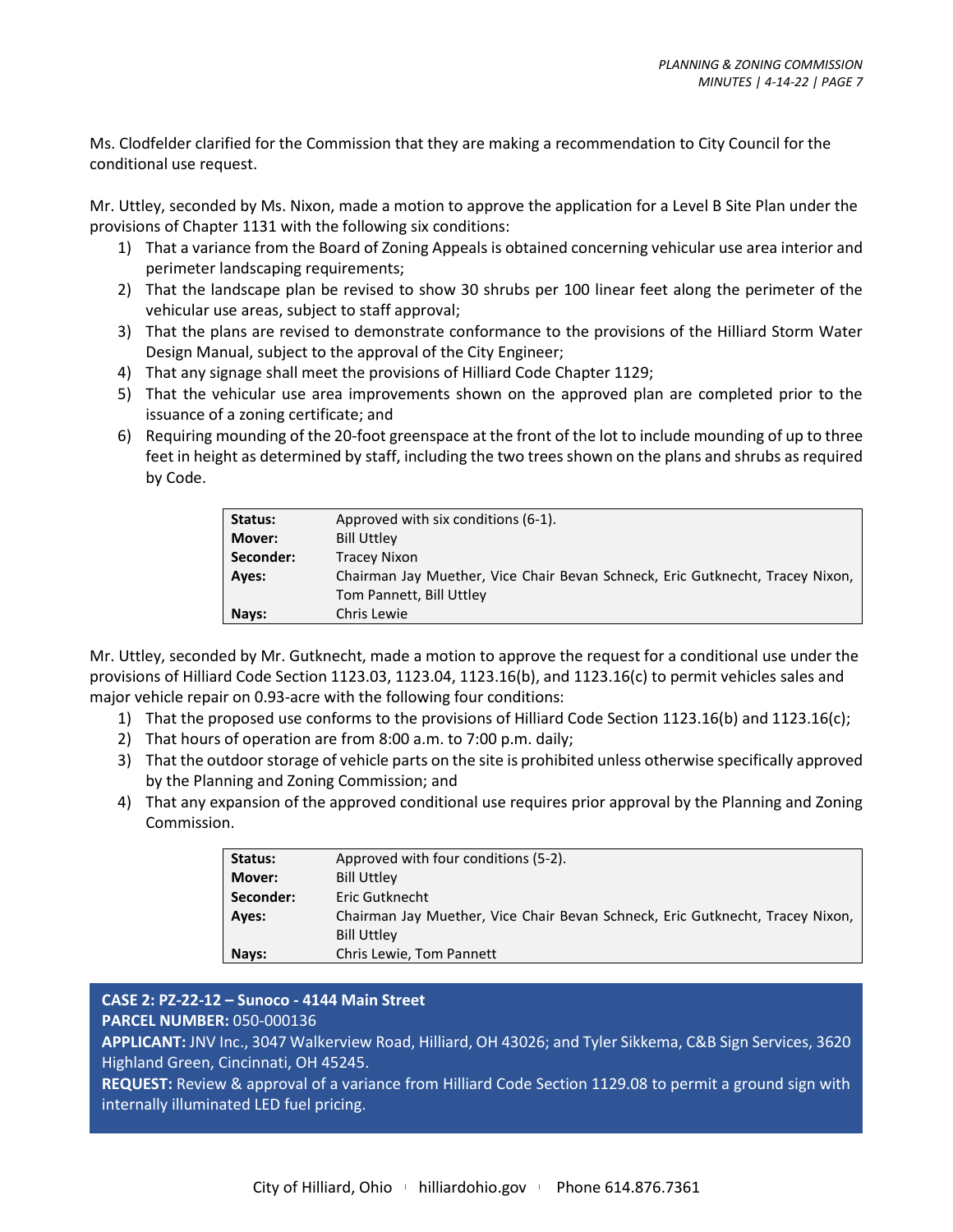#### [Mr. Runnels gave the staff report]

#### **BACKGROUND:**

The Sunoco site is comprised of 2 adjacent lots totaling approximately 0.49 acres; Parcel 050-002288 is the southernmost portion of the site totaling approximately 0.18 acres, and parcel 050-000136 is the northernmost portion of the site totaling approximately 0.31 acres. The site is located on the Southeast side of Main Street approximately 500 feet northeast of North Street. On July 11, 1990, the Old Hilliard Commission approved significant architectural changes to an existing gasoline station (former Marathon station) including the construction of a 1,680-square-foot canopy over the gasoline dispensers. On December 1, 1999, the Old Hilliard Commission approved a change in use and significant architectural changes for a Clark gas station/convenience store. That gasoline station/convenience store began operations and then ceased. After several years, the gasoline station/convenience store began operating under new ownership. On December 4, 2003, the Old Hilliard Commission approved significant architectural changes for temporary and permanent signs to reflect the name change. On April 10, 2008, the Commission approved significant architectural changes to permit a ground sign, as well as a variance to permit a temporary sign to display gasoline prices until the permanent sign was installed. On November 12, 2009, the Planning and Zoning Commission approved architectural changes for gas station signage with the following conditions:

- 1) That internal illumination of the then proposed signage is prohibited;
- 2) The proposed canopy signage is limited to one side only and a blue background with yellow lettering also allowing the diamond logo on the pumps;
- 3) That the applicant is limited to four colors within the historic color palette of the Hilliard Design Guidelines; and
- 4) That sign permits be obtained prior to the installation of any sign.

#### **COMMISSION ROLE:**

The Commission is to review the proposed signage for conformance to the provisions of Hilliard Code Section 1129.08.

#### **STAFF RECOMMENDATION:**

Staff finds that the proposal is generally consistent with the intent of the Sign Code. The proposed sign will be compatible with the character of the general vicinity. Staff recommends approval of the proposed sign with the following six conditions:

- 1) That only the pricer digits are to be internally-illuminated;
- 2) That plans be revised to demonstrate conformance to the provisions of the Sign Code concerning landscaping and light screening along the back and sides;
- 3) That the required landscaping and light screening is installed within 90 days after installation;
- 4) That the masonry base be cleaned as part of the project;
- 5) That no product advertisements are to be displayed on the sign; and
- 6) That a sign permit be obtained prior to installation.

#### **CONSIDERATIONS:**

- The site is zoned OH-MD, Old Hilliard Mixed Use District. The site abuts another OH-MD property to the Southwest, and the property to the East is zoned S-1, Support Facilities District.
- The Sunoco gas station/convenience store is a legal nonconforming use in the OH-MD District and includes DiCarlo's Pizza at 4142 Main Street.
- Per City Code section 1129.04(b)(9), interior-illuminated signs are prohibited in Old Hilliard. Several other gas stations in the city, however, have been approved for internally illuminated changeable pricing digits.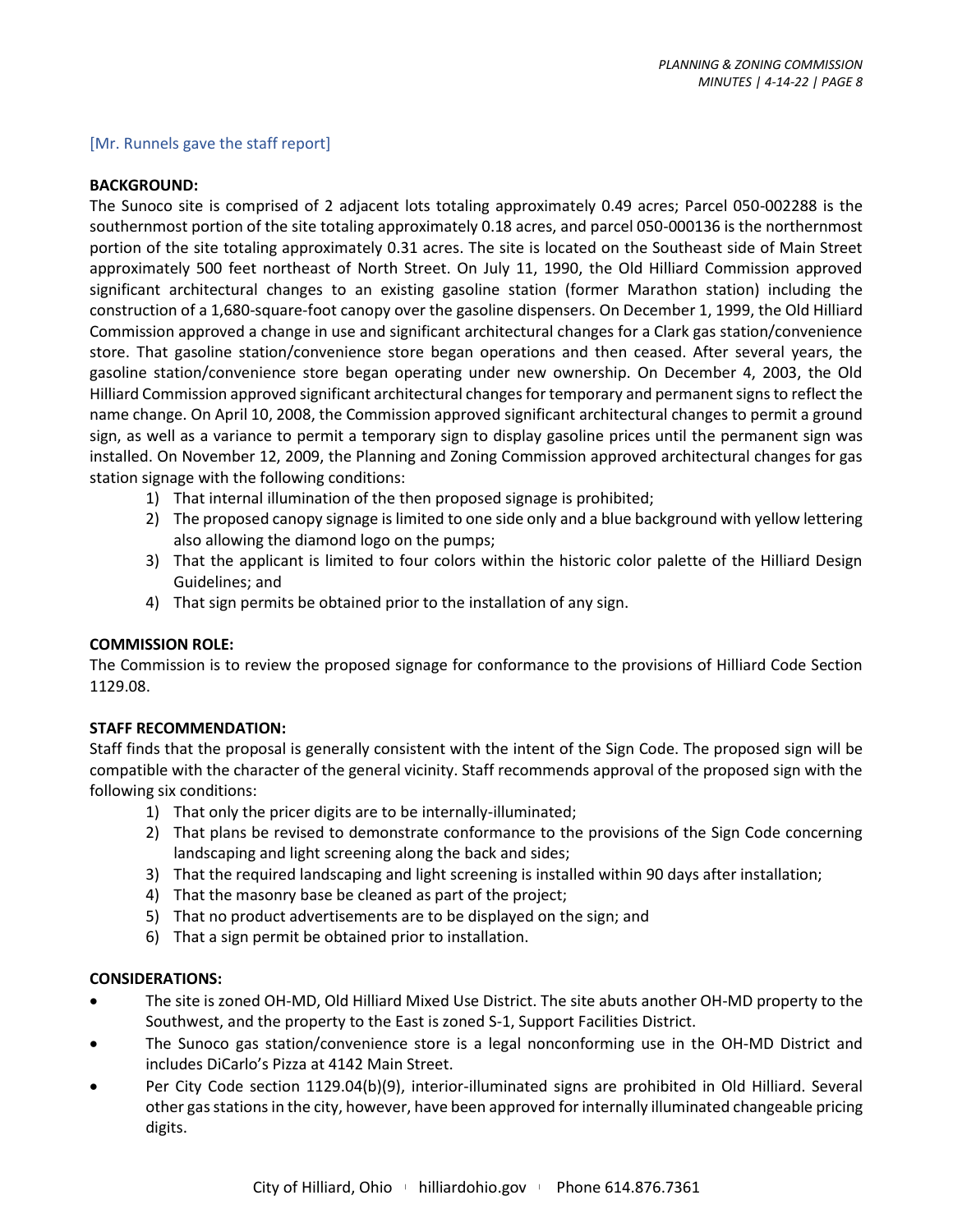- Per City Code 1129.05, ground signs in Old Hilliard are permitted 24 square feet per face, a maximum of 3 different colors on the sign copy and are required to be landscaped entirely around the base to a width of 3 feet.
- Proposed signage consists of the following: An alteration of an existing ground sign that increases the square footage of the sign from 24 square feet to 40 square feet (per side). The total number of colors proposed is 5. The existing sign is currently externally illuminated with manually changed pricing digits. The applicant is requesting to alter the sign to have 14-inch, internally illuminated, electronic, changeable pricing digits. Lastly, the applicant is proposing to add a 3-foot mulch ring base with 3 evergreen plants on the East side of the sign facing Southbound traffic and adding the address to the sign.

#### [end of report]

Mr. Schneck inquired about the broken curbing at the base of the sign; Mr. Runnels noted that the area would be cleaned up as part of the project.

Mr. Gutknecht asked about the height of the sign and visibility; Mr. Runnels indicated that based on the location there will not be an obstruction.

Mr. Pannett asked how much larger the sign is versus the requirement; Mr. Runnels noted that the sign will be 40 square feet in area and the Old Hilliard standard is 24 square feet.

Mr. Lewie asked for a comparison, and Mr. Runnels noted that the proposed sign is similar to the Circle K and other area stations. He clarified that the fire department did not have any comments as part of the sign review.

Mr. Pannett asked if the applicant worked with staff on the size, and Mr. Runnels indicated that they were not open to changes in the shape of the sign.

Mitchell Powell (5 Robby Ridge Road, Milford, Ohio) representing C&B Sign Services and the applicant stated that they would be happy to remove the curbing next to the sign base.

Vice Chair Schneck, seconded by Mr. Lewie, made a motion to approve the application for a variance from Hilliard Code Section 1129.08 to permit a ground sign with internally illuminated LED fuel pricing with the following six conditions:

- 1) That only the pricer digits are to be internally-illuminated;
- 2) That plans be revised to demonstrate conformance to the provisions of the Sign Code concerning landscaping and light screening along the back and sides;
- 3) That the required landscaping and light screening is installed within 90 days after installation;
- 4) That the masonry base be cleaned as part of the project;
- 5) That no product advertisements are to be displayed on the sign; and
- 6) That a sign permit be obtained prior to installation.

| Status:   | Approved with six conditions (6-1).                                          |
|-----------|------------------------------------------------------------------------------|
| Mover:    | Vice Chair Bevan Schneck                                                     |
| Seconder: | Chris Lewie                                                                  |
| Ayes:     | Chairman Jay Muether, Vice Chair Bevan Schneck, Eric Gutknecht, Chris Lewie, |
|           | Tracey Nixon, Bill Uttley                                                    |
| Nays:     | <b>Tom Pannett</b>                                                           |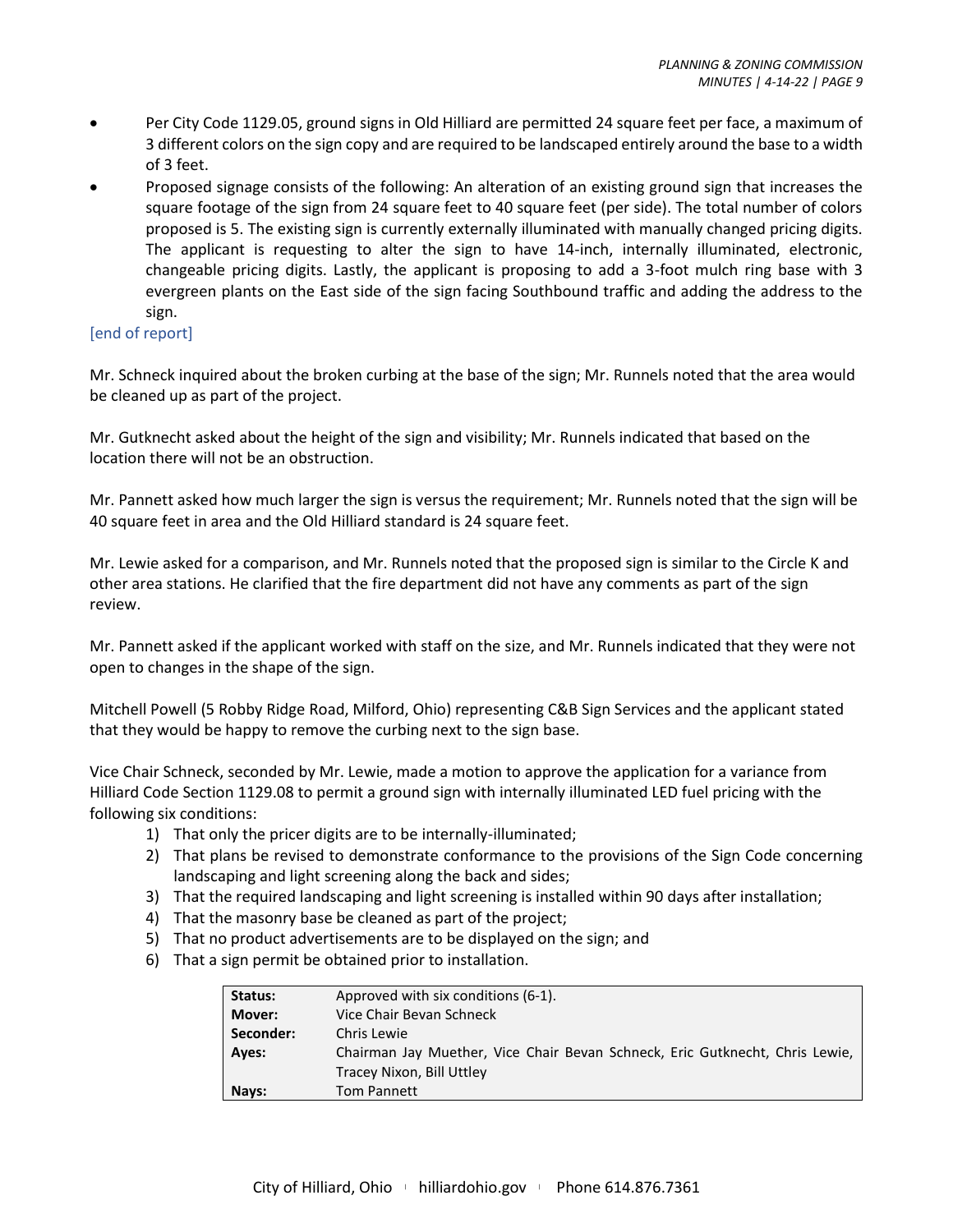# **CASE 3: PZ-22-13 – Sherwin Williams – 3873 Park Mill Run Drive PARCEL NUMBER:** 050-007277

**APPLICANT:** ExchangeRight Net-Leased Portfolio 54 DST, 1055 E. Colorado Boulevard, Suite 310, Pasadena, CA 91106; and Stan Young, Trinity Sign Group, 91 Lancelot Lane, Westerville, OH 43081.

**REQUEST:** Review & approval of a variance under the provisions of Hilliard Code Section 1129.08 to permit an additional wall sign and to reduce the minimum setback for a new ground sign on 1.609 acres.

#### [Ms. Shaffer gave the report]

#### **BACKGROUND:**

The overall site is 1.609 acres located on the north side of Park Mill Run Drive approximately 315 feet west of Fishinger Blvd. The site is zoned PUD, Planned Unit Development District, as part of the Mill Run PUD. All surrounding properties are also zoned PUD as part of the planned district. In March 1995, the Planning and Zoning Commission recommended the development plan for the Spagheddies Italian Kitchen at this location (adopted by City Council Resolution 95-C-11). Following the closure of the restaurant, City Council approved Resolution 20-R-84 on November 9, 2020, for a text modification to the Mill Run PUD to expand the list of uses for this site. There is one existing ground sign and one wall sign on the south elevation.

**COMMISSION ROLE:** The Commission is to review the proposal for conformance to the provisions of Hilliard Code Section 1129.08.

# **STAFF RECOMMENDATION:**

Staff finds that the proposal is generally consistent with the intent of the Sign Code. The proposed signs will be compatible with the character of the general vicinity. Staff recommends approval of the proposed sign package with the following two conditions:

- 1) That required landscaping is installed within 90 days after the ground sign is installed; and
- 2) That sign permits be obtained for both signs prior to installation.

# **CONSIDERATIONS:**

*Ground Sign*

- The proposed ground sign will be located approximately three feet from the right-of-way.
- The proposed ground sign is 34 square feet in overall size with 5' 8" in overall height and has an existing 20-inch base height.
- The proposed ground sign consists of a panel with  $\frac{1}{4}$  inch reveal push-thru letters per code.
- The proposed ground sign panel has three colors including blue, white, and red.
- Although the location does not meet the 15-foot code setback requirement, staff finds the location of the sign to be consistent with the intent of the code and the existing site conditions.
- The applicant is requesting to use the existing ground sign base from a previous occupant with a new sign panel.

#### *Rear Wall Sign*

- The applicant is also requesting a second wall sign at the rear of their building. The site was approved for a 38-square-foot wall sign at the front of the building facing Park Mill Run on January 18, 2022
- The new proposed wall sign is 27 square feet with halo illumination that meets City code.
- Section 1129.05 of the Sign Code only permits 1 wall sign for properties with only 1 street frontage. The secondary wall sign meets all other code requirements for wall signs. The rear of this site, however, faces toward Cemetery Road and the Tudor Ditch reserve areas along the interchange.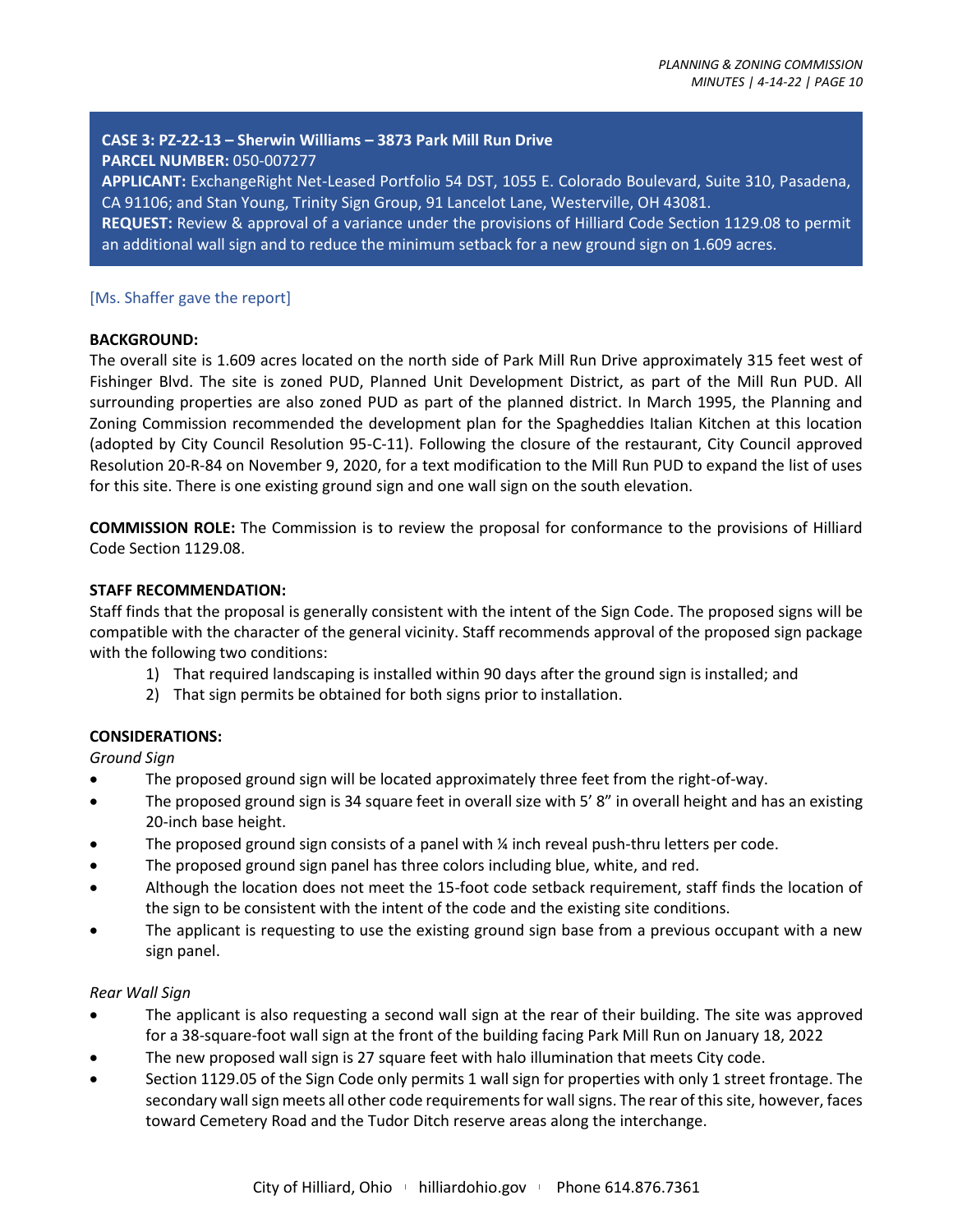#### [end of report]

Ms. Shaffer clarified that because the existing sign cabinet hangs over the base, the setback will actually be six feet instead of three feet as noted in the report.

Mr. Lewie asked about the size of the rear sign; Ms. Shaffer noted that it will be 27 square feet and that the colors and illumination will meet Code.

Stan Young (Trinity Sign Group, 91 Lancelot Lane, Westerville) noted that they agree with the conditions. As the request of Mr. Lewie, Mr. Young said that the temporary banner will be removed soon.

There were no additional questions for the applicant or testimony from the audience.

Mr. Lewie, seconded by Mr. Pannett, made a motion to approve the variance under the provisions of Hilliard Code Section 1129.08 to permit an additional wall sign and to reduce the minimum setback for a new ground sign on 1.609 acres with the following two conditions:

- 1) That required landscaping is installed within 90 days after the ground sign is installed; and
- 2) That sign permits be obtained for both signs prior to installation.

| Status:   | Approved with two conditions (7-0).                                          |
|-----------|------------------------------------------------------------------------------|
| Mover:    | Chris Lewie                                                                  |
| Seconder: | <b>Tom Pannett</b>                                                           |
| Ayes:     | Chairman Jay Muether, Vice Chair Bevan Schneck, Eric Gutknecht, Chris Lewie, |
|           | Tracey Nixon, Tom Pannett, Bill Uttley                                       |

#### **CASE 4: PZ-22-16 – Ansmil PUD Subarea E1 modification – 4522 Hickory Chase Way PARCEL NUMBERS:** 050-011722

**APPLICANT:** Hickory Chase Titleholder LLC, c/o Green Courte Partners LLC, 303 W. Madison, Suite 1500, Chicagom, IL 60606; and Curtis Prill, EMH&T, 5500 New Albany Road, Columbus, OH 43054.

**REQUEST:** Review & approval of a modification of the Ansmil PUD Development Text for Subarea E1 under the provisions of Hilliard Code Section 1117.08 to specify the minimum building and pavement setbacks from Hickory Chase Way, to modify the exterior building material standards, and to modify the lighting standards.

# [Mr. Talentino gave the report]

#### **BACKGROUND:**

The site is 14.394 acres located on the west side of Hickory Chase Way approximately 800 feet south of Davidson Road. It consists of a portion of Ansmil PUD Subarea E1. On December 13, 1999, City Council approved a rezoning by ordinance (99-57) to create the Ansmil PUD. On March 26, 2007, Council approved a resolution (07-R-08) to modify the Ansmil PUD to permit a continuing care retirement community within newly created Subarea E1. A final plat for the central portion of Britton Parkway, Anson Drive, and the Leap Road roundabout was approved by the Planning and Zoning Commission and City Council on November 8, 2007. On February 9, 2015, Council approved a resolution (14-R-86) to modify the Ansmil PUD concerning subarea boundaries, permitted uses, and development standards for Subarea E1.

The applicant is now requesting approval of a modification of the Ansmil PUD Development Text for Subarea E1 to specify the minimum building and pavement setbacks from Hickory Chase Way, to modify the exterior building material standards, and to modify the lighting standards.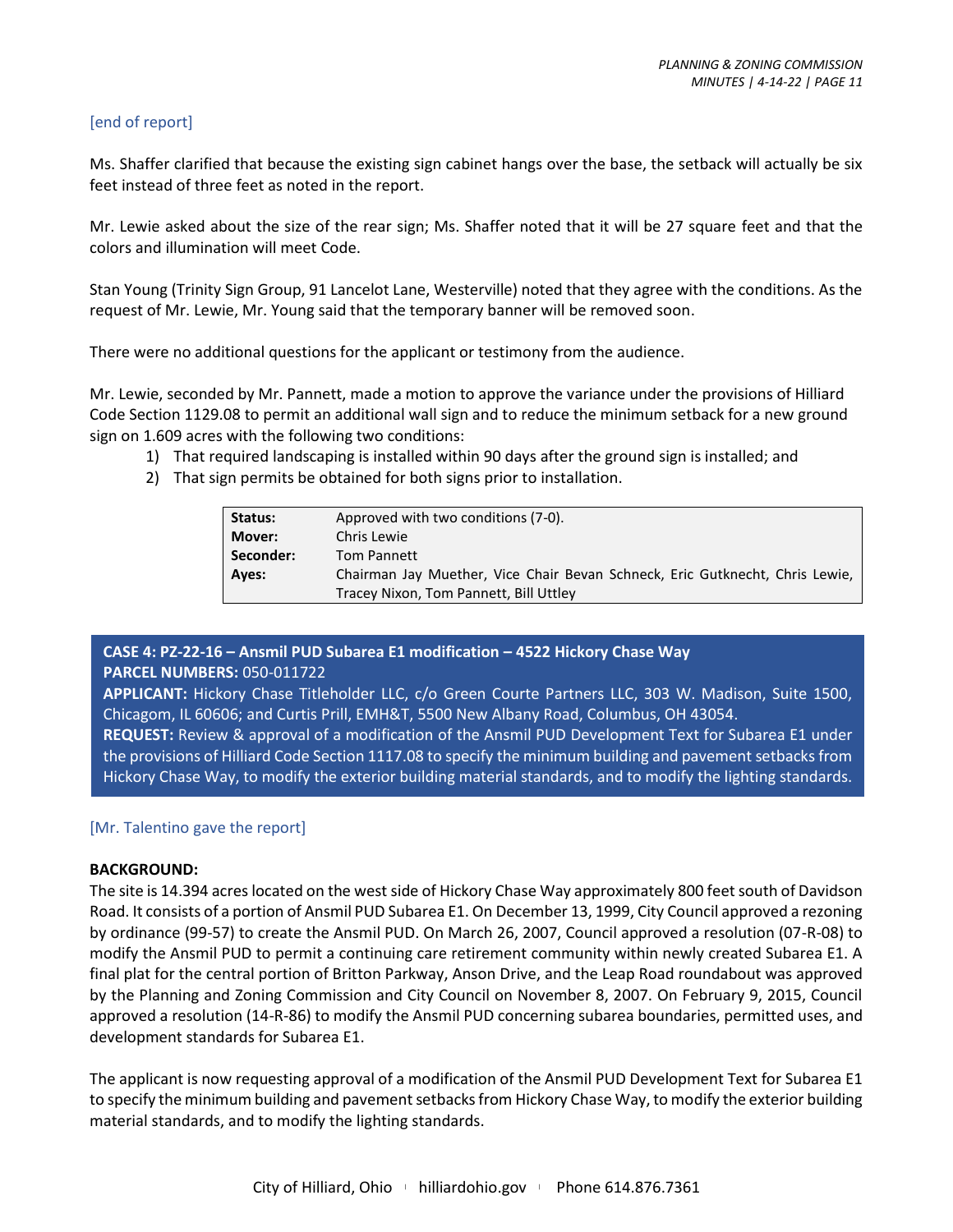#### **COMMISSION ROLE:**

The Commission is to review the proposal for conformance with the provisions of Section 1117.08 of the Zoning Code and the intent of the Ansmil PUD Zoning Development Plan and Text. Following approval by the Commission, a resolution for the proposed PUD modification will be forwarded to City Council for review and approval.

#### **STAFF RECOMMENDATIONS:**

Staff finds that the proposal can be a harmonious part of the Ansmil PUD. Staff finds that the proposal, as revised per the staff comments below, will be generally consistent with the provisions of Hilliard Code Section 1117.08 and the intent of the Ansmil PUD Zoning Development Plan and Text. Based on these findings, staff recommends that proposed modification of the Ansmil PUD Concept Plan and Development Text be approved with the following 5 conditions:

- 1) That the proposed text is revised to specify that the minimum setback from property lines other than those along a public right-of-way must be not less than 10 feet for decks and not less than 3 feet for patios;
- 2) That the proposed PUD text modifications are reconciled to match the proposed representative building elevations, subject to staff approval, prior to being scheduled on a Council agenda;
- 3) That details for any proposed fencing are provided for Planning and Zoning Commission review;
- 4) That the proposed text is revised to specify that the proposed modifications are limited to the subject property and not the entire Subarea E1; and
- 5) That the proposed PUD Zoning Development Plan and Text are revised consistent with the staff recommendations listed below in the staff report prior to the case being scheduled on a Council agenda.

#### **CONSIDERATIONS:**

• To the north is the Norwich Springs assisted living facility within Ansmil PUD Subarea B2. To the east, across Britton Parkway, is the Mount Carmel medical office building and undeveloped land within Ansmil PUD. To the south is undeveloped land within Ansmil PUD Subarea E1 zoned for continuum of care facility uses. To the west is the Hilliard Branch of the Columbus Metropolitan Library.

#### **Community Plan Issues**

- The Comprehensive Plan recommends the site for Senior Housing uses. These areas may contain a variety of housing types and incorporate professional services intended to serve area residents. This area should include well defined passive green space with pedestrian access. Where possible, such facilities should be designed to encourage safe and convenient access to nearby retail uses and amenities.
- Building heights of 1 to 5 stories and net densities of 10-20 dwelling units per acre are recommended.

#### **Current Permitted Uses**

• Permitted uses within Subarea E1 include Continuing Care Retirement Community, attached residential dwellings, attached residential dwellings with assisted care and/or long-term skilled nursing care, a long list of accessory uses to the Continuing Care Retirement Community, and park.

#### **Proposed PUD Plan and Text Modifications**

- The following modifications are proposed to Subarea E1 of the approved PUD development plan and text:
	- 1) E1.01.3. Specifies minimum building and pavement setback from Hickory Chase Way to be 20 feet.
	- 2) E1.01.4. Specifies minimum 20-foot building and pavement setbacks from the north and south property lines of the overall Sub Area.
	- 3) E1.01.7. Specifies minimum 20-foot setback for decks and patios from Hickory Chase Way. Specifies zero setback for decks and patios from any other property line. **[Staff recommends that**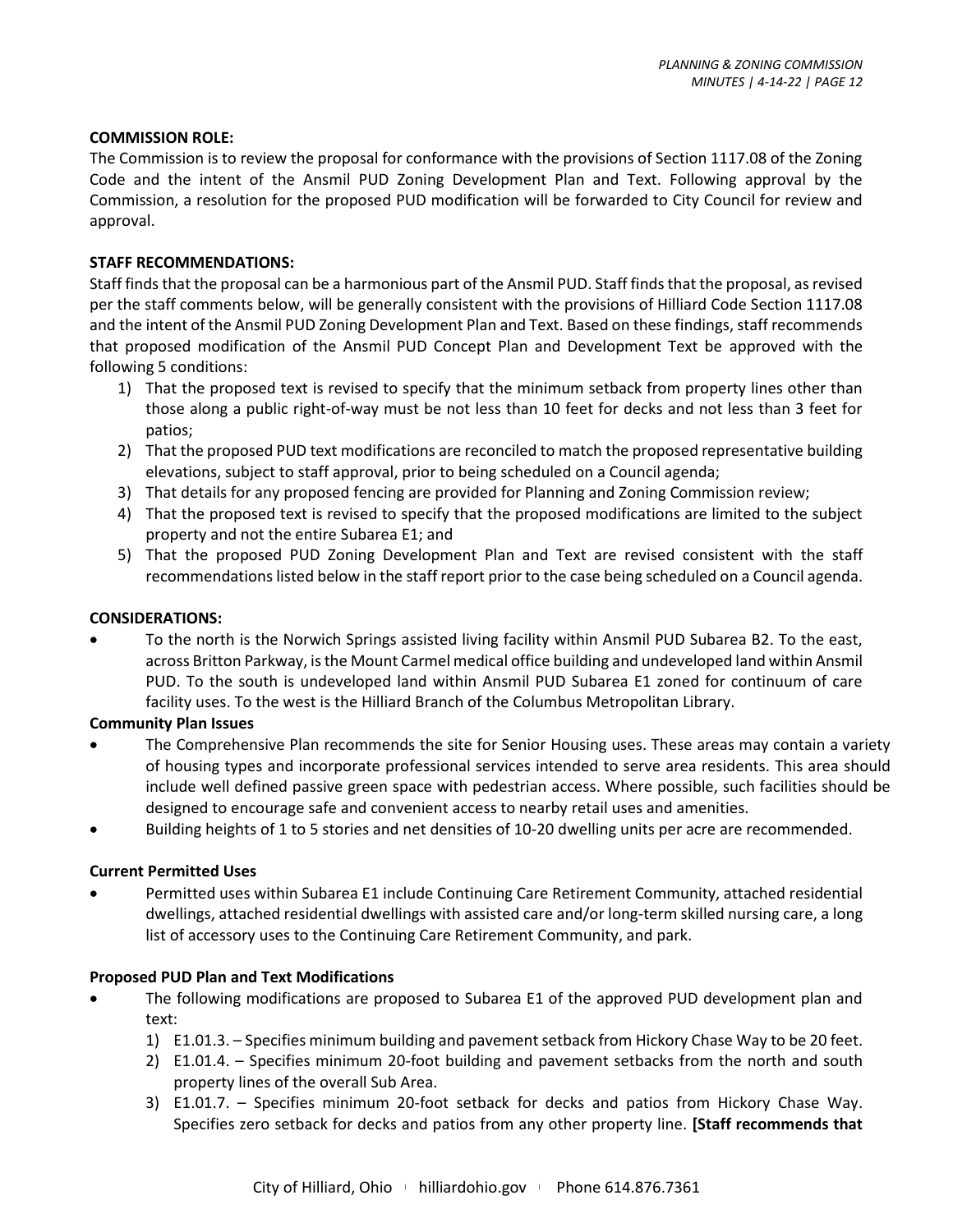**the minimum setback from other property lines be not less than 10 feet for decks and not less than 3 feet for patios. Additionally, staff recommends that any proposed fencing types and locations be identified. The Zoning Code does not permit fencing closer to the public right-of-way than the face of the building.]** 

- 4) E1.02.4. Requires fire apparatus access drives to be 24 feet wide unless otherwise approved by Norwich Township Fire Department.
- 5) E1.05.2. Specifies external lighting for parking lots and drives shall be cut-off type fixtures. Decorative coach lighting may be used adjacent to residential units. Decorative coach lights may be building or post mounted and shall be compatible with the surrounding architecture.

# **Staff recommends that the proposed text be revised to specify that the proposed modifications are limited to the subject property and not the entire Subarea E1.**

- Section B.2. of the approved PUD text requires all buildings to have four sided architecture with equivalent materials, fenestration and architectural details on all four sides of the building, provided, however, any residential building may reduce façade materials, fenestration, and detailing on any side which is "internal" and cannot be viewed from any public right-of-way or from any adjoining property, all architecture shall be subject to Planning and Zoning Commission review at the time of Final Development Plan.
- Section E1.03.2.a. of the approved PUD text requires warm-tone brick, decorative oversized masonry block, stone veneer or Ohio Limestone stucco stone (equal or better than Stone Products Corporation, type: Ohio Limestone) to be used on a minimum of 35 percent on each elevation of all structures (excluding windows and doors in calculating the minimum percentage of material required). At no time shall warm-tone brick, decorative oversized masonry block, stone veneer or Ohio Limestone stucco stone be less than 20 percent of the total façade including door and windows.

# **Proposed Building Elevations**

• The proposed building elevations are for Building A which is representative of the architecture of the multiple building types shown on the site plan. The buildings have one story with gables on the front and rear of the building and hip roofs on the sides. The rear elevations (some of which will face Hickory Chase Way) demonstrate a similar level of architectural design as the front. A red brick wainscot is shown on all sides, with horizontal siding in two colors (gray and tan), and gray asphalt shingles. Side elevations have multiple windows. **[Staff finds that the proposed building elevations do not meet the minimum percentage of brick/stone required per the text; however, staff finds that the proposed building elevations are consistent with the requirement to have four-sided architecture. Staff recommends that the proposed PUD text modifications are reconciled to match the proposed representative building elevations prior to being scheduled on a Council agenda.]**

#### [end of report]

Mr. Uttley noted that there are interesting architectural details and inquired as to the siding materials; Mr. Talentino noted that the text includes multiple materials, but the siding will generally be composite siding. [there were no additional questions for staff]

Glen Dugger (Smith and Hale, 37 West Broad Street, Columbus) noted that he helped develop the text originally for the Ericsson Project. He said the text did not contemplate multiple developers and that the dedication of Hickory Chase Way had consequences because the text did not address setbacks. He said they are okay with the conditions.

Mr. Uttley said that the architecture is pleasing and having one-story buildings are welcome.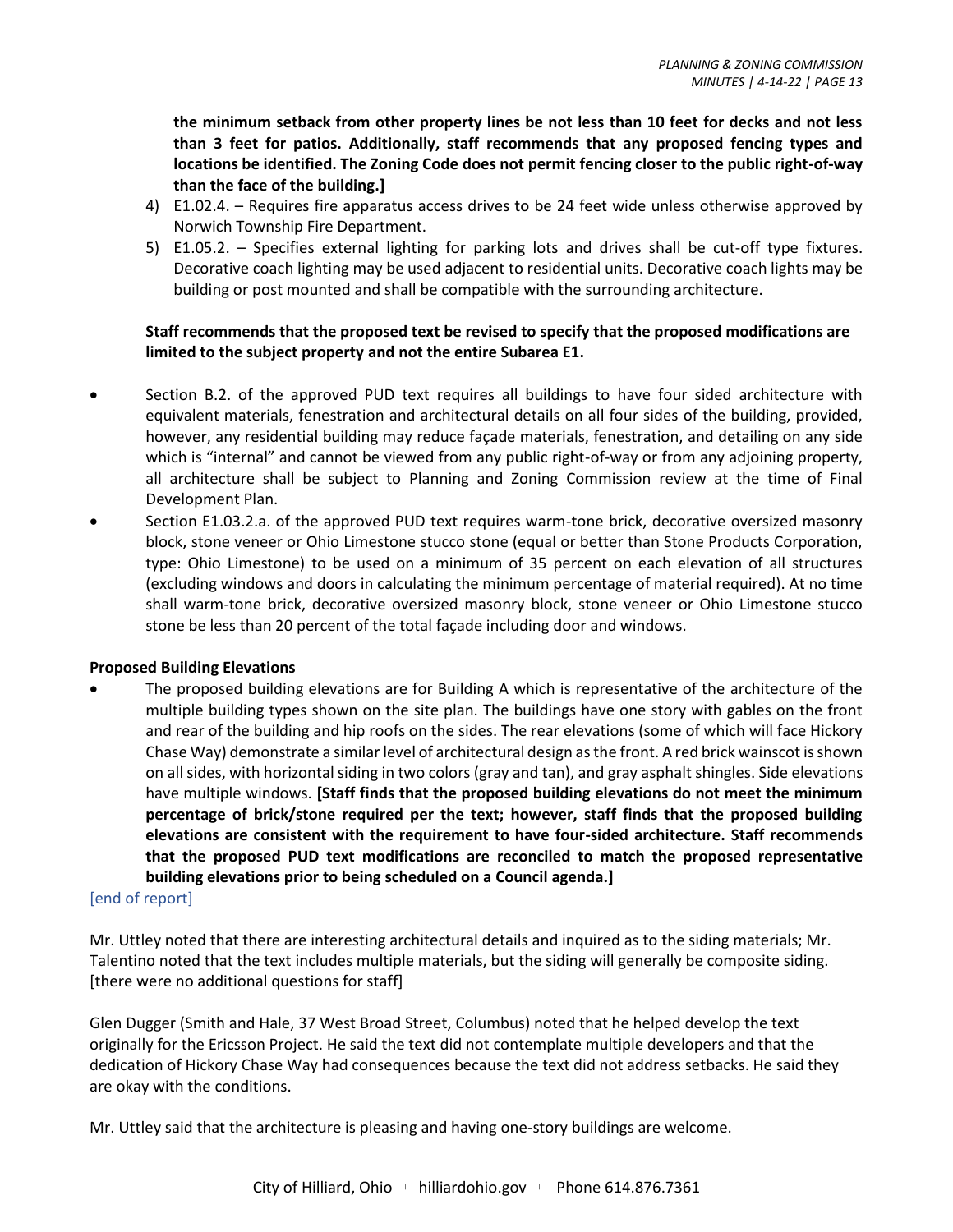There was no public comment.

Ms. Nixon, seconded by Mr. Uttley, made a motion to approve a modification of the Ansmil PUD Development Text for Subarea E1 under the provisions of Hilliard Code Section 1117.08 to specify the minimum building and pavement setbacks from Hickory Chase Way, to modify the exterior building material standards, and to modify the lighting standards with the following five conditions:

- 1) That the proposed text is revised to specify that the minimum setback from property lines other than those along a public right-of-way must be not less than 10 feet for decks and not less than 3 feet for patios;
- 2) That the proposed PUD text modifications are reconciled to match the proposed representative building elevations, subject to staff approval, prior to being scheduled on a Council agenda;
- 3) That details for any proposed fencing are provided for Planning and Zoning Commission review;
- 4) That the proposed text is revised to specify that the proposed modifications are limited to the subject property and not the entire Subarea E1; and
- 5) That the proposed PUD Zoning Development Plan and Text are revised consistent with the staff recommendations listed in the staff report prior to the case being scheduled on a Council agenda.

| Status:   | Approved with five conditions (7-0).                                         |
|-----------|------------------------------------------------------------------------------|
| Mover:    | <b>Tracey Nixon</b>                                                          |
| Seconder: | <b>Bill Uttley</b>                                                           |
| Ayes:     | Chairman Jay Muether, Vice Chair Bevan Schneck, Eric Gutknecht, Chris Lewie, |
|           | Tracey Nixon, Tom Pannett, Bill Uttley                                       |

**CASE 5: PZ-22-17 – The Courtyards at Carr Farms Section 6 – 4852 Leppert Road**

**PARCEL NUMBERS:** 050-008252

**APPLICANT:** Epcon Carr Farms LLC, 500 Stonehenge Parkway, Dublin, OH 43017; and Sydney Berry, EMH&T, 5500 New Albany Road, Columbus OH 43054.

**REQUEST:** Review & approval of a Final Plat under the provisions of Hilliard Code Section 1188.05 and the Carr Farms PUD Concept Plan for a development consisting of 31 single-family lots on 8.398 acres.

# [Mr. Combs gave the report]

#### **BACKGROUND:**

The site is 8.398 acres located on the east side of Leppert Road approximately 290 feet north of the intersection of Davidson Road and Birxshire Drive. On November 12, 2015, the Planning and Zoning Commission approved a PUD Concept Plan consisting of 157 single-family lots on 79.5 acres and a 6-month extension of the Concept Plan was granted that extended the approval through March 11, 2019. During the extension, the Commission approved a modification to the PUD Concept Plan to allow for 59 traditional single-family homes and 179 empty nester homes (September 13, 2018).

The Planning Commission approved a Final Plat for The Courtyards at Carr Farms Phase 1 on April 8, 2021, to begin construction that included 47 single-family lots on 24.423 acres. *On October 11, 2021, Resolution 21-R-62 was adopted by City Council to modify the PUD Concept Plan for 16 townhouse dwelling units and 50 empty nester homes on the 21.44 acres that comprise Subarea B (Sections 5 and 6).* A Final Plat for Section 5 was approved on February 10, 2022, for 31 total lots and 6 reserves on 13.297 acres. On March 10, 2022, the Commission also approved Final Plats for Sections 2 and 3, located in Subarea A. All three plats have been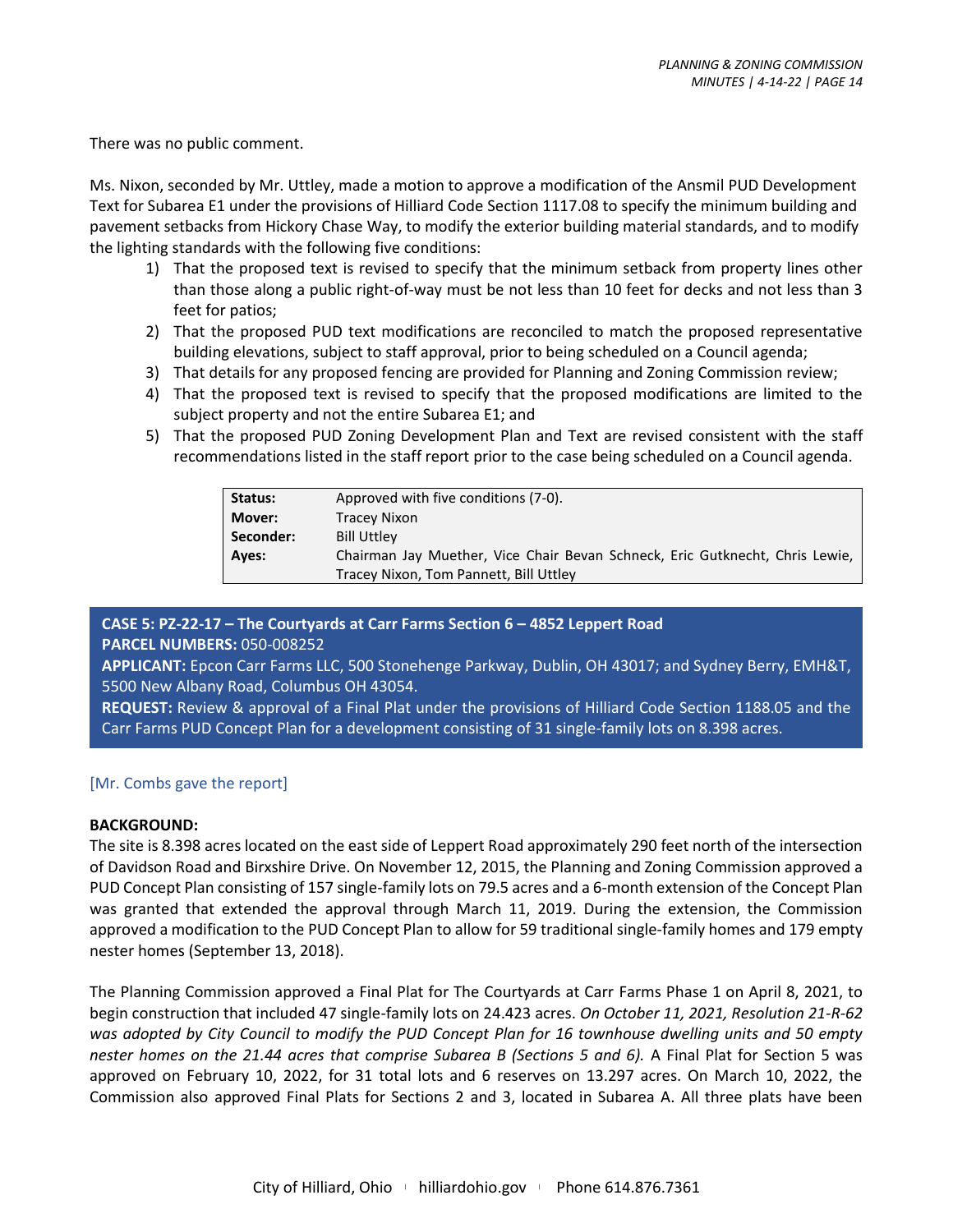approved by City Council and are in the process of being recorded. The applicant is now requesting approval of a Final Plat for Section 6 that consists of 31 single-family lots on 8.398 acres and is the balance of Subarea B.

#### **COMMISSION ROLE:**

The Commission is to review the proposed final plat for conformance to the provisions of the Courtyards at Carr Farms PUD Concept Plan and Hilliard Code Section 1188.05.

# **STAFF RECOMMENDATION:**

Staff finds that the proposed final plat is consistent with the provisions of the Courtyards at Carr Farms PUD Concept Plan and Code Section 1188.05. Based on these findings, staff recommends approval of the proposed final plat with the following condition:

1) That the Final Plat meet the requirements of the City Engineer for format and content prior to being scheduled on a City Council agenda.

#### **CONSIDERATIONS:**

- The site consists of the southeastern portion of the Courtyards at Carr Farms PUD Subarea B. A total of 50 courtyard homes and 16 townhomes were approved with the PUD Concept Plan. This plat includes the final 31 courtyard home lots.
- Section 6 includes Reserve M for the creation of private streets (Embassy Drive, Champion Drive, Aristocrat Drive and the Brixshire Drive extension to connect to the south with the Brixston Subdivision).
- Reserve L (0.466-acre) will be located within the center of Section 6 and will be central greenspace owned and maintained by the Homeowners Association. The reserve will be landscaped in accordance with the approved PUD Concept Plan and includes a central sidewalk system that will provide pedestrian connectivity with the Leppert Road frontage.
- Private Roads will include sidewalk on the inside of the loop in front of Lots 241-250 and will also provide a sidewalk connection on the west side of Brixshire Drive.
- Development standards for single-family courtyard homes include 52-foot minimum lot width, 120-foot minimum lot depth, minimum 20-foot front yard, minimum 15-foot minimum setback to sidewalk for corner lots, minimum 5-foot side yard, minimum 12.5-foot rear yard from internal property lines, minimum 65-foot building setback from the eastern and southern overall property boundaries, and minimum 1,400-square-foot floor area. The proposed lots conform to the adopted text standards.

#### [end of report]

Bryan Dougherty (Epcon Communities, 500 Stonehenge Parkway, Dublin) noted their agreement with the conditions.

Mr. Pannett asked about street connections, and Mr. Combs noted that the plat does indicate a road connection to the Brixston Subdivision to the south consistent with the zoning. Mr. Combs said the streets within the development are private and would transition to the public street to the south. Mr. Combs also explained that the private streets will have sidewalk on one side within the development.

Mr. Pannett and Chairman Muether voiced his concern about future maintenance of the private street. Mr. Lewie noted that the city will get phone calls about snow removal.

Mr. Pannett, seconded by Mr. Lewie, made a motion to approve the final plat as consistent with the provisions of the Courtyards at Carr Farms PUD Concept Plan and Code Section 1188.05 with the following condition:

1) That the Final Plat meet the requirements of the City Engineer for format and content prior to being scheduled on a City Council agenda.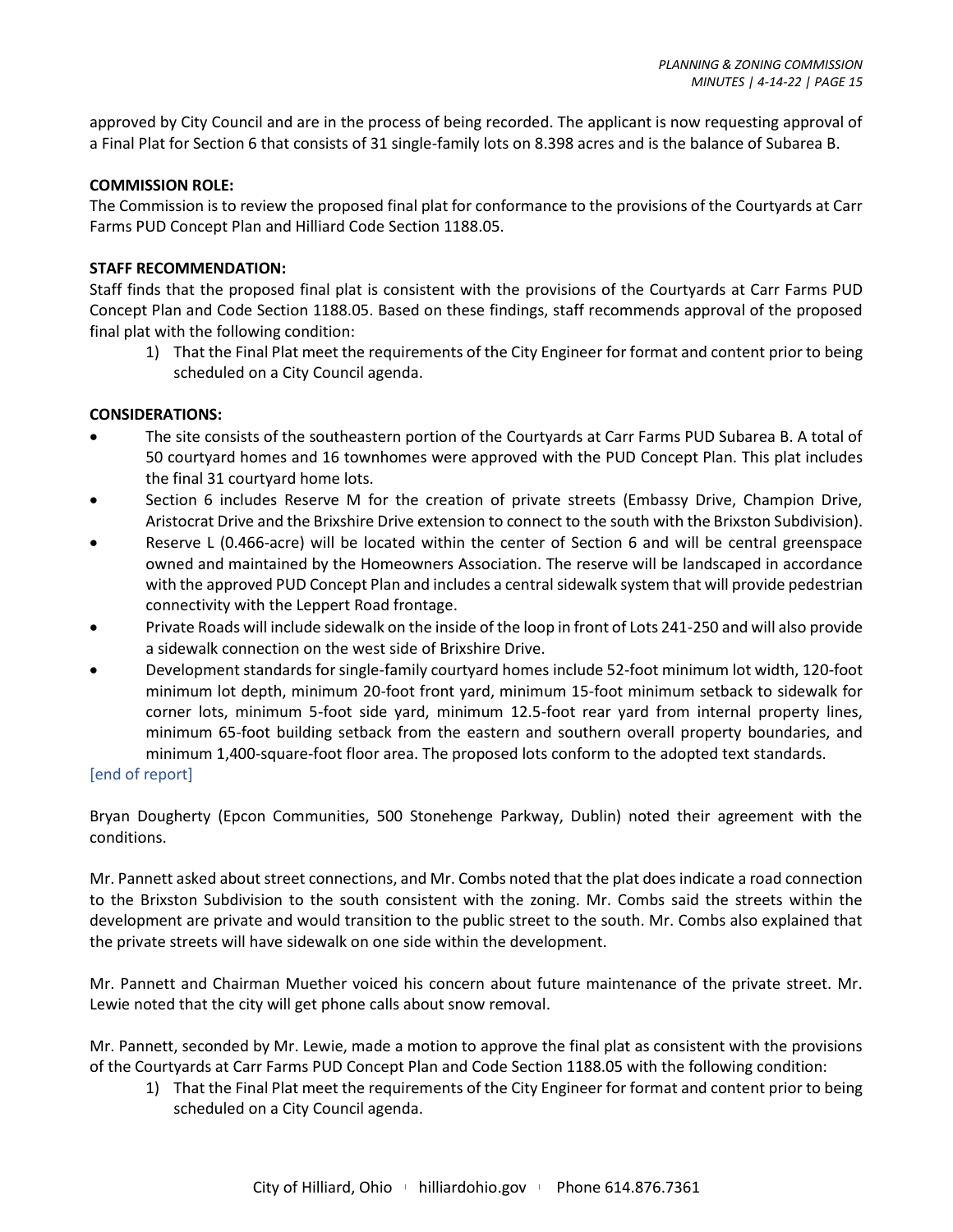| Status:   | Approved with one condition (7-0).                                           |
|-----------|------------------------------------------------------------------------------|
| Mover:    | <b>Tom Pannett</b>                                                           |
| Seconder: | Chris Lewie                                                                  |
| Aves:     | Chairman Jay Muether, Vice Chair Bevan Schneck, Eric Gutknecht, Chris Lewie, |
|           | Tracey Nixon, Tom Pannett, Bill Uttley                                       |

**CASE 7: PZ-22-21 – Alton Place – Northwest corner of Roberts Road and Alton Darby Road PARCEL NUMBERS:** 53-000006, 053-000615, 053-000616 and 053-000714 **APPLICANT:** Alton Place LLC, c/o Dwight McCabe, 7361 Currier Road, Plain City, OH 43064; and Fischer Homes, c/o Emily Page, 3940 Olympic Boulevard, #400, Erlanger, KY 41018. **REQUEST:** Review & approval of a variance under the provisions of Hilliard Code Section 1129.08 to permit 5 subdivision development advertising signs with more than 4 colors and to permit increased maximum sign size and maximum height.

# [Mr. Combs gave the report]

#### **BACKGROUND:**

The Alton Place HCD includes approximately 350.320 acres located at the northwest corner of Roberts Road and Alton Darby Road. The site was annexed into the City of Hilliard in 2009 and was assigned the A-1, Agricultural, zoning classification. In 2014, the site was rezoned from A-1 to R-R, Rural Residential (Ordinance 14-29). Located within the Big Darby Watershed, the Big Darby Accord Panel recommended approval for the Alton Place HCD with conditions on December 11, 2018.

Rezoning of the site was approved by City Council on June 8, 2020 (Ordinance 19-26) and included 148 singlefamily lots, 297 attached residential units, 53 acres of commercial uses and 171.7 acres of open space. The proposed final plat for Alton Place Section 1, Phase 1 was approved in February of this year and is in the process of being recorded. This application is to approve a comprehensive development sign package for the marketing and sales of lots within the development.

#### **COMMISSION ROLE:**

As a subdivision development advertising package for the 350-acre development, the applicant has requested modifications to sign requirements contained within the Sign Code. The Commission is to determine whether the proposed modifications are consistent with the requirements of Hilliard Code Section 1129.08.

#### **STAFF RECOMMENDATION:**

Staff finds that the proposed sign package is generally consistent with the intent with the Code. Given the nature of the signage, proposed placement, traffic speeds and size of the development, staff finds that the sign package, while deviating from the standards, will not impact the general character of the neighborhood or surrounding properties and will have no impact on governmental services. Based on these findings, staff recommends approval of the comprehensive subdivision development sign package with the following three conditions:

- 1) That the proposed subdivision sign package be permitted for a period of three years at which time any extension must be obtained from the Planning Commission;
- 2) That the proposed green "Coming Soon!" blade on the main entry signs be placed horizontally below the main sign face; and
- 3) That both main entrance signs be placed at least 15 feet from the edge of right-of-way outside of sight visibility triangles for safety consistent with the Code.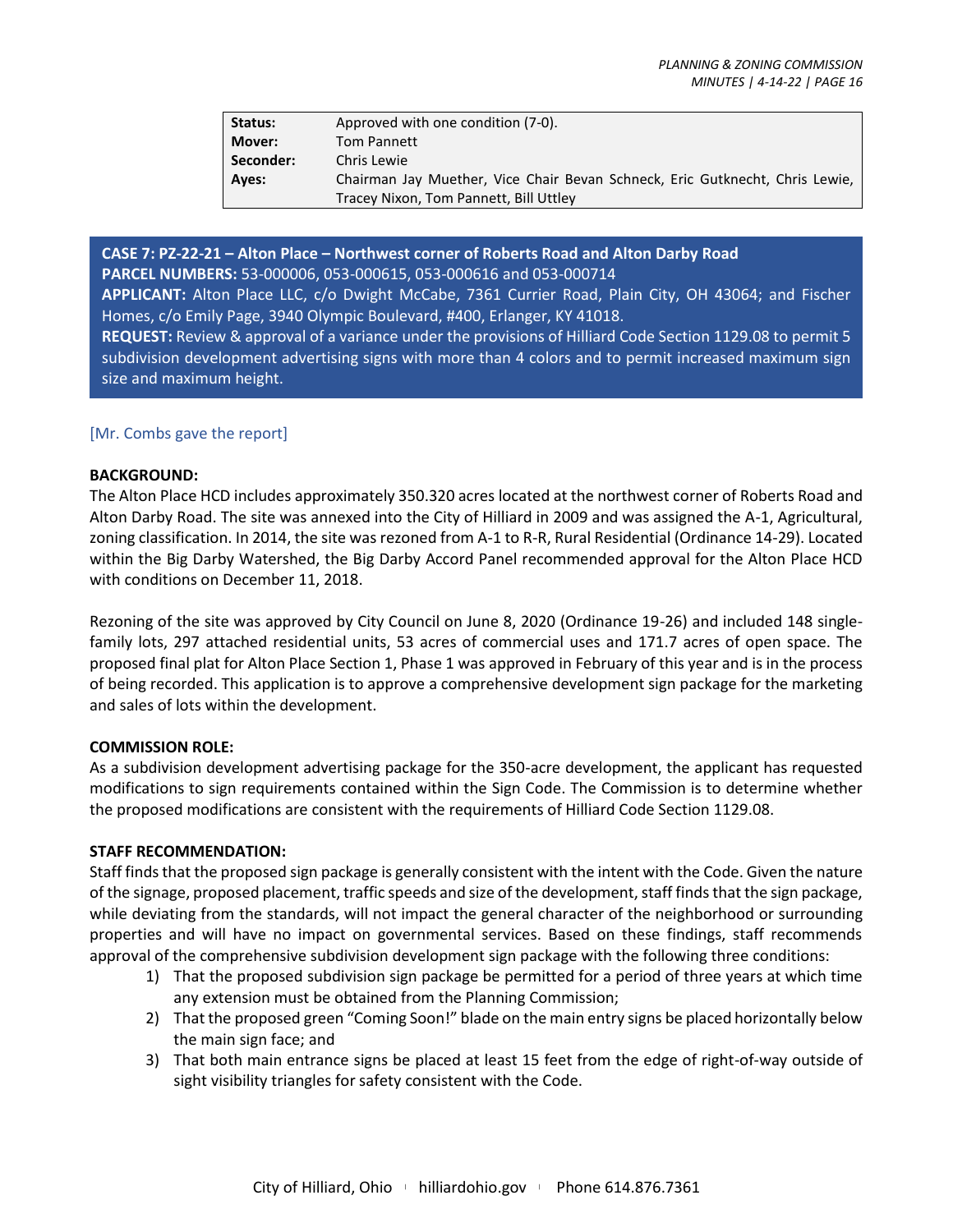#### **CONSIDERATIONS:**

- *Proposed Entrance Signs.* A total of two single-sided main entrance signs are proposed that will be placed at the Roberts Road and Alton Darby Road entrances. The 3-post signs will be a total of 12'-2" in height (Code limit is 6 feet) and include a 64-square foot sign face (Code limit is 32 square feet). A total of 5 colors are indicated and may be higher based on the individual logos of homebuilders. Staff recommends that the proposed "Coming Soon!" blade in green be placed below the main sign face to limit the overall size.
- *Proposed Housing Product Signs.* Additional signs designed like the entry signs are proposed within the site to identify different housing types/lots available for sale. The signs to identify Estate Homes, Patio Homes and other options will include a sign face of 36 16 square feet and be seven feet tall.
- *Additional Code Requirements*. The Sign Code limits development signs to one per subdivision. Due to the size of the development and multiple frontages, the combination of two frontage signs with three internal signs is proposed.
- *Time Limitations*. Code requires that development signs are removed within one year or when 60 percent of the lots have been constructed or occupied (whichever is first). In the case of larger developments additional time will be necessary for build-out. Staff recommends that the proposed signs be approved for an extended period of three years to minimize procedural requirements and that any request for additional time beyond the three years be reviewed by the Commission when/if needed.
- Section 1129.08(d) sets forth the criteria by which the Commission evaluates any modifications from the established sign regulations:
	- (1) Whether the property will yield a reasonable return or whether there can be any beneficial use of the property without the variance;
	- (2) Whether the variance sought is substantial;
	- (3) Whether the essential character of the neighborhood would be substantially altered or whether adjoining property owners would suffer substantial detriment as a result of granting the variance;
	- (4) Whether the variance would adversely affect the delivery of governmental services;
	- (5) Whether the property owner purchased property with knowledge of zoning restrictions;
	- (6) Whether the property owner's predicament feasibly can be obviated through some method other than variance; and
	- (7) Whether the spirit and intent behind the zoning requirement would be observed and substantial justice done by granting the requested variance.

#### [end of report]

Mr. Combs clarified that the internal signs as noted within the report will be 16 square feet (not 36 square feet). He also noted that the package includes designations for individual builders and that individual builders will not be provided additional development signs.

Mr. Gutknecht asked how much larger the signs are than the Code; Mr. Combs noted that the entry signs are 64 square feet and the code requirement is 32. Mr. Combs confirmed that due to the higher speed and a much larger development being on the edge of the city near the end of such large developments

Dwight McCabe (7361 Currier Road, Plain City) clarified that the size was to make the individual builder logos readable.

Mr. Dugger said he hopes that they will not have to return to the Commission for additional approval, but some housing products may sell slower; Mr. McCabe said that the commercial area will be coming back for development approval. He said that the sign on Alton Darby Road will have 2 faces and the one on Roberts will be canted with one side.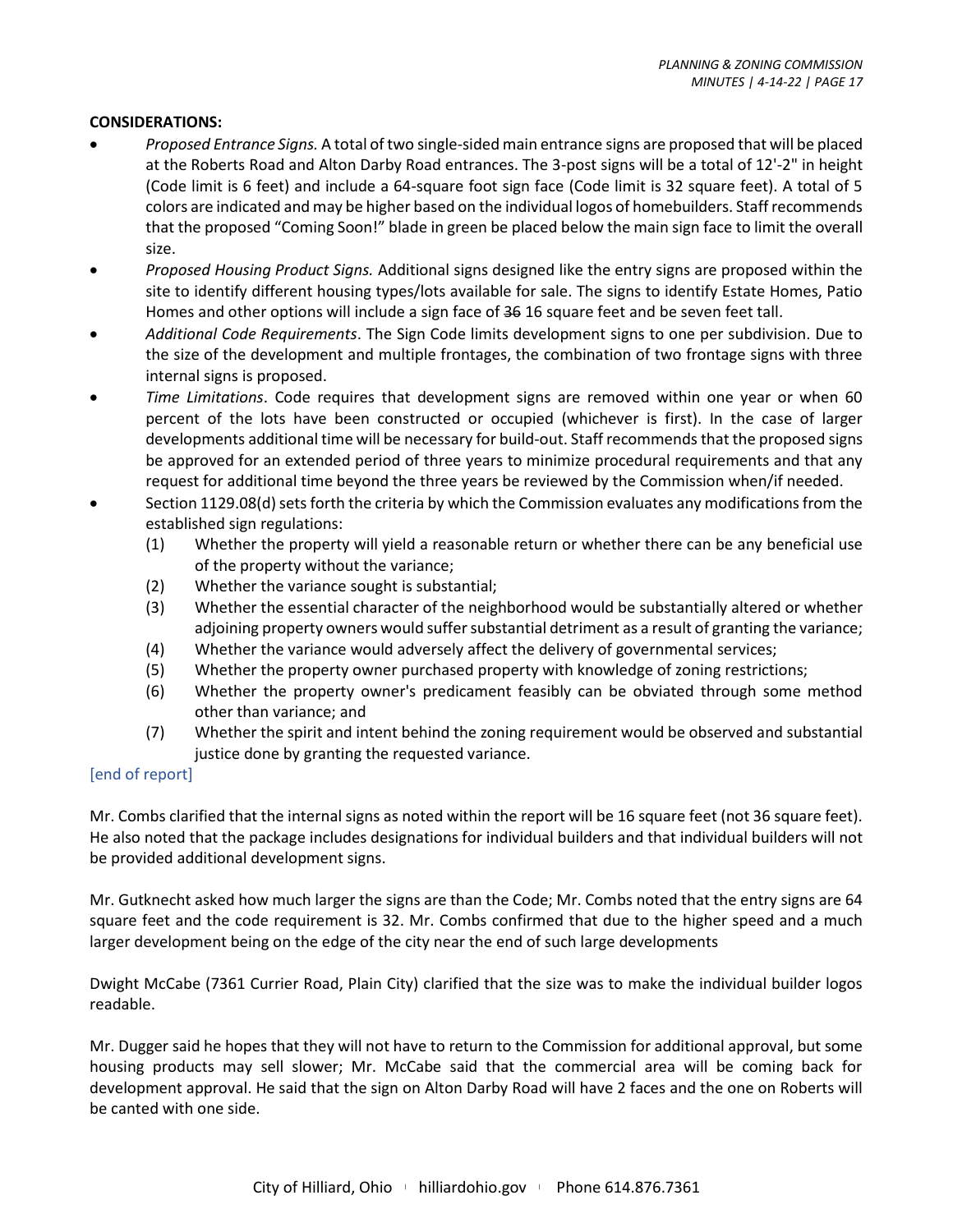Mr. Gutknecht, seconded by Vice Chair Schneck, made a motion to approve a variance under the provisions of Hilliard Code Section 1129.08 to permit 5 subdivision development advertising signs with more than 4 colors and to permit increased maximum sign size and maximum height with the following three conditions:

- 1) That the proposed subdivision sign package be permitted for a period of three years at which time any extension must be obtained from the Planning Commission;
- 2) That the proposed green "Coming Soon!" blade on the main entry signs be placed horizontally below the main sign face; and
- 3) That both main entrance signs be placed at least 15 feet from the edge of right-of-way outside of sight visibility triangles for safety consistent with the Code.

| Status:   | Approved with three conditions (7-0).                                        |
|-----------|------------------------------------------------------------------------------|
| Mover:    | Eric Gutknecht                                                               |
| Seconder: | Vice Chair Bevan Schneck                                                     |
| Ayes:     | Chairman Jay Muether, Vice Chair Bevan Schneck, Eric Gutknecht, Chris Lewie, |
|           | Tracey Nixon, Tom Pannett, Bill Uttley                                       |

# **CASE 6: PZ-22-18 – Zoning Code Amendment**

**APPLICANT:** City of Hilliard, c/o Michelle Crandall, City Manager. 3800 Municipal Way, Hilliard, OH 43026. **REQUEST:** Review & approval of a zoning code amendment to Code Section 1105.08 to add a definition for "Short-term Rental" to Code Section 1115.02 to add "Short-term Rental" and "Bed and Breakfast Inns" as permitted uses in the OH-MD, Old Hilliard Mixed Use District, and OH-RD, Old Hilliard Residential District, zoning districts and Code Chapter 1121 to add associated development standards.

# [Mr. Talentino gave the report]

# **BACKGROUND:**

On October 27, 2014, Council adopted an ordinance (14-29) enacting a new Planning and Zoning Code and adopting a new Zoning Map. The applicant is requesting approval of a Zoning Code amendment concerning "Bed and Breakfast" and "Short-term Rental" uses.

# **COMMISSION ROLE:**

The Commission is to review the proposal and forward a recommendation to Council.

# **STAFF RECOMMENDATION:**

Staff finds that the proposal is consistent with the purpose of the Zoning Code to promote the public health, safety, morals, comfort, and general welfare of the City and its residents. Based on this finding, staff recommends that the Commission forward a positive recommendation to Council concerning the proposed Zoning Code amendment.

# **CONSIDERATIONS:**

# Definitions

• Section 1105.08 - The proposal will add the following definition:

*Short-term Rental*. Any room or dwelling that is rented wholly or partly for a fee for less than thirty (30) consecutive days by persons other than the permanent occupant or owner from which the permanent occupant or owner receive monetary compensation, whether such compensation is paid directly by the short-term rental guest or is collected and remitted to the permanent occupant or owner by a hosting platform.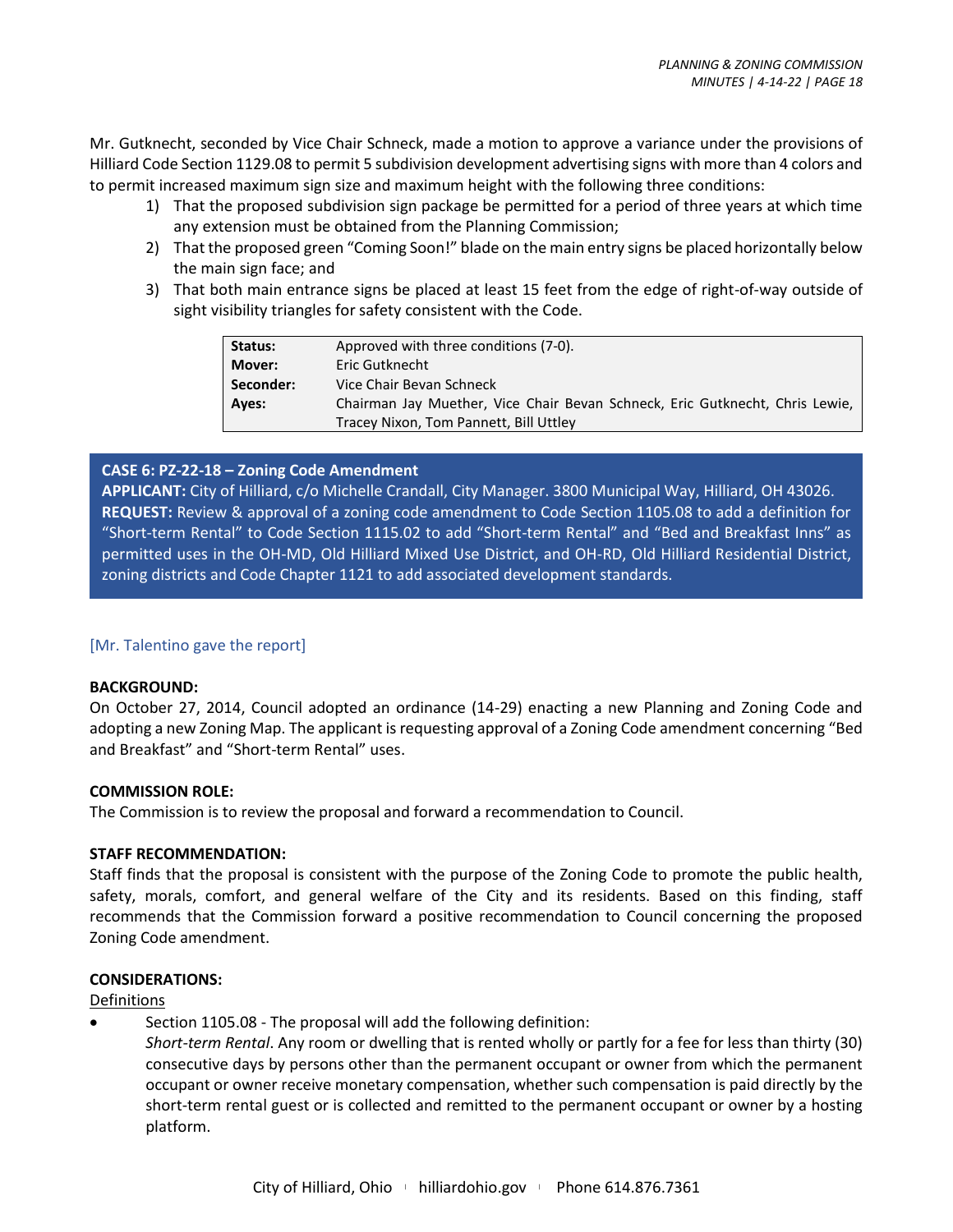#### Schedule of Uses

- Section 1115.02 The proposal will add "Bed and Breakfast Inn" as a permitted use in the OH-MD and OH-RD zoning districts.
- Section 1115.02 The proposal will add "Short-term Rental" as a permitted use in the OH-MD and OH-RD zoning districts.
- Section 1115.02 Identifies Code Section 1123.13(a) for specific conditions for "Bed and breakfast inns" uses in the OH-MD or OH-RD zoning districts.
- Section 1115.02 Identifies Code Section 1121.06(i) for specific conditions for "Short-term rental" uses in the OH-MD or OH-RD zoning districts.
- Section 1121.06(i) The proposal adds the following conditions for "Short-term rental" uses:
	- (1) A short-term rental shall not provide more than six guest rooms plus a common area for use by all guests.
	- (2) A short-term rental shall be located only in a detached single-family dwelling, designed and constructed for single family use, which shall contain at least 1,500 square feet of useable floor area. For each guest room in excess of two, an additional 100 square feet of floor area shall be required.
	- (3) Cooking facilities shall not be permitted in short-term rental guest rooms.

# [end of report]

Mr. Uttley voiced concerns about neighborhoods in other areas of Columbus being impacted by the amount of such rentals impacting ownership patterns and the turnover. He is concerned about impacting the character of areas, especially when short-term rentals can generate more income than long-term leasing.

Mr. Talentino said that ordinances vary widely around the country depending upon how detailed you want to be with registration and enforcement. He noted that hotels and apartments are using short-term systems to fill vacancies. He said Old Hilliard seemed like a good starting point.

Mr. Gutknecht said that there is more control with regulations in Old Hilliard.

Mr. Uttley has concerns about parking and what happens when homes are expanded or finished out to squeeze in more units.

Mr. Lewie voiced caution, particularly when it comes to things like long-term construction rental, seasonal workers…the price per day will have a large impact on the users.

Ms. Hale noted her use of short-term rentals around the country and that many places denote parking limitations Such as two car spaces per house or lot.

Vice Chair Schneck noted that state legislation is being considered to restrict local control; Mr. Talentino noted that this request is due to interest in Old Hilliard – not pending legislation.

Mr. Uttley noted that in the university area they are finishing out old basements to create more units.

Mr. Talentino said that registration is an option, but it must be weighted against other factors. He said that how many resources are needed is a factor – there are examples out there currently that are not being enforced.